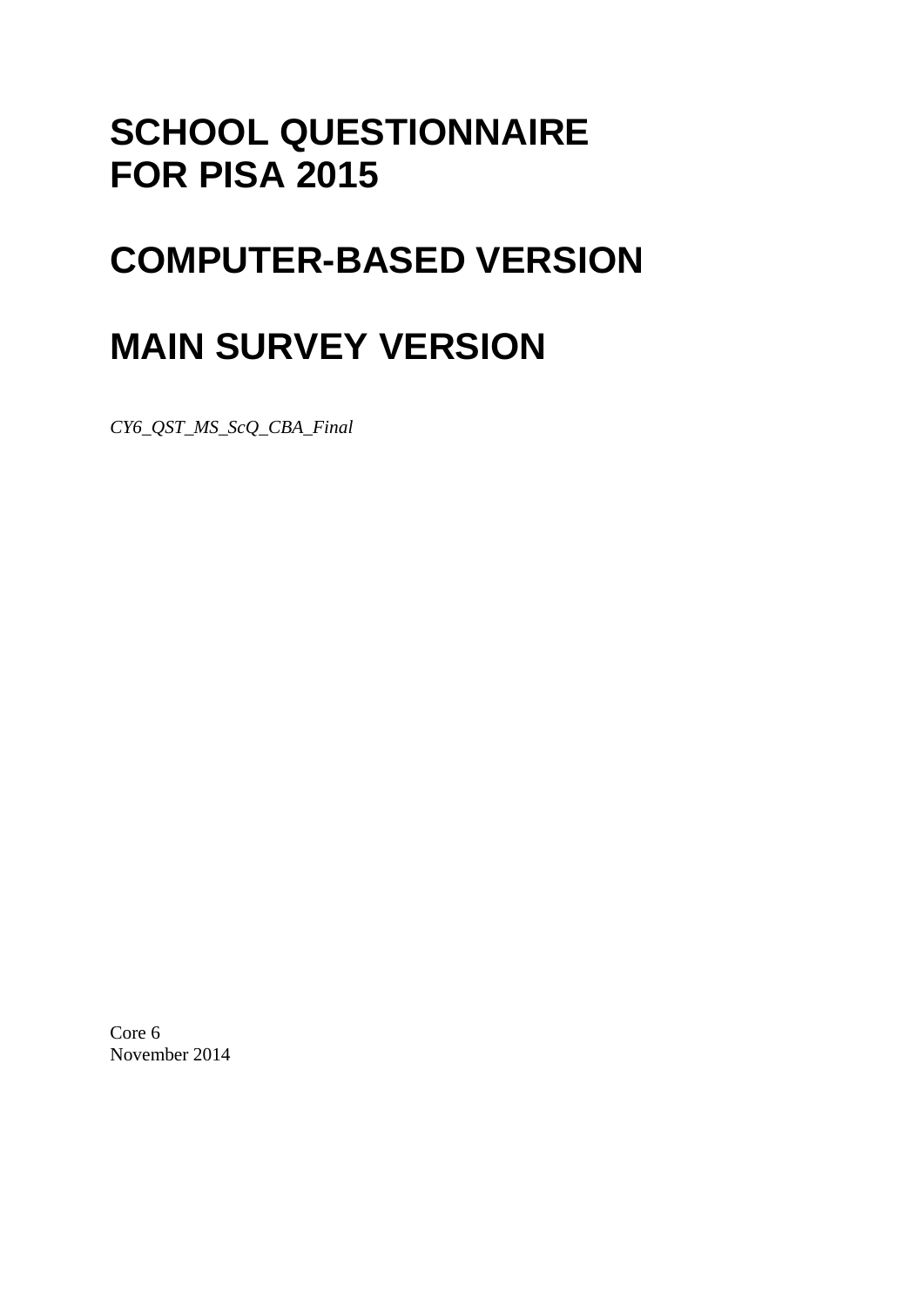#### CY6\_QST\_MS\_SCQ\_CBA\_Final

Dear <school administrator>,

Thank you for participating in this study. This questionnaire asks for information about:

- School background information
- School management
- Teaching staff
- Assessment and evaluation
- Targeted groups
- School climate

This information will help illustrate the similarities and differences between groups of schools in order to better establish the context for students' test results. For example, the information provided may help to establish what effect the availability of resources may have on student achievement – both within and between countries.

The questionnaire should be completed by the principal or designate. It should take about 60 minutes to complete.

#### **For some questions specific expertise may be needed. You may consult experts to help you answer these questions.**

If you do not know an answer precisely, your best estimate will be adequate for the purpose of the study.

Please note that the forward button used to proceed to the next question is located at the bottom right hand corner of your screen. In some instances you may need to scroll down to the bottom of your screen to access this forward button.

#### **Your answers will be kept confidential. They will be combined with answers from other principals to calculate totals and averages in which no one school can be identified.**

To answer questions in this questionnaire, please consider the following definitions:

<School science> includes all <school sciences courses> referring to the domains of physics, chemistry, biology, <Earth science or geology>, <space science or astronomy>, applied sciences and technology either taught in your curriculum as separate science subjects or taught within a single 'integratedscience' subject. It does NOT include related subjects such as mathematics, psychology, economics, nor possible Earth science topics included in geography courses.

<School reminder note> ´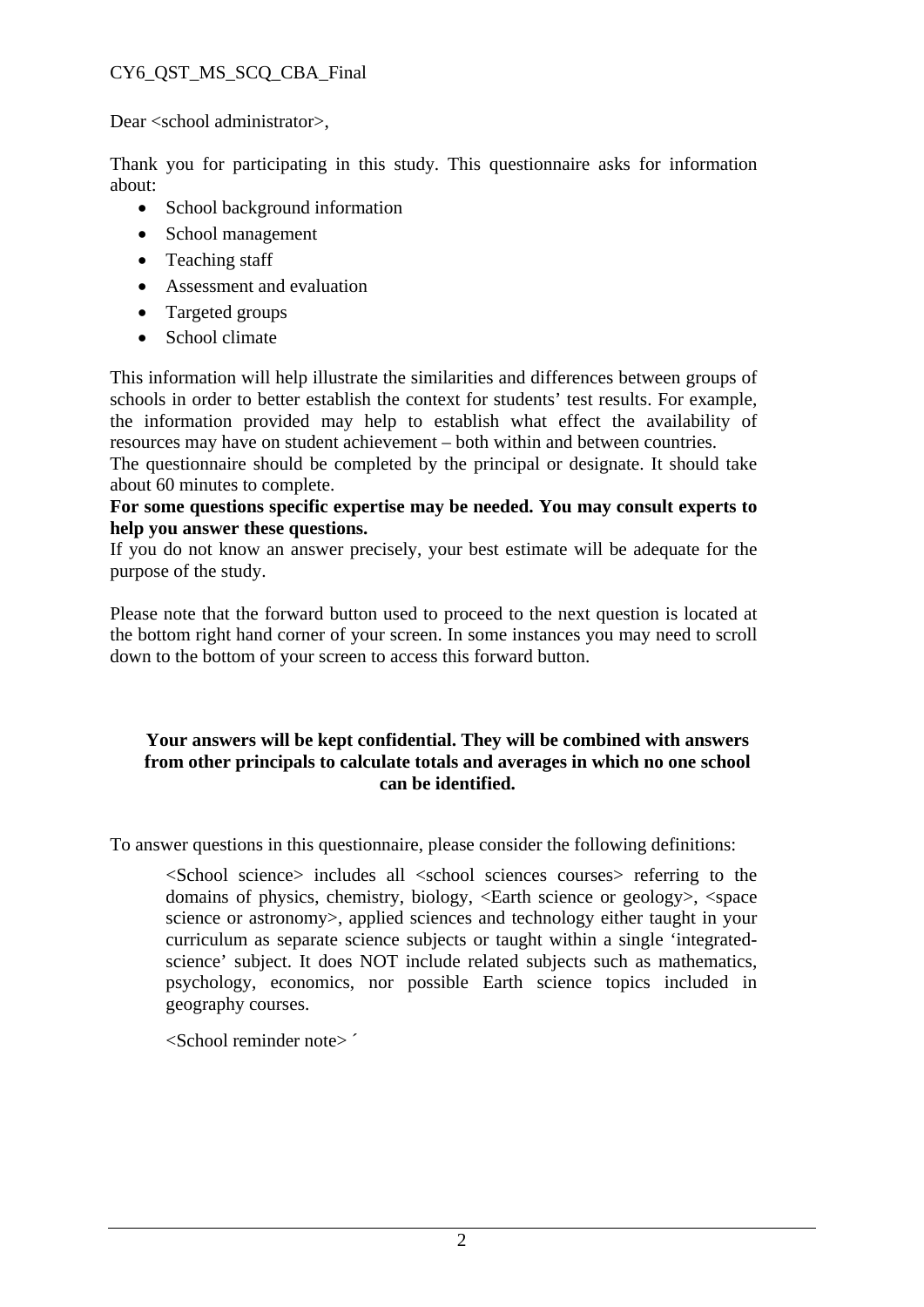## **SCHOOL BACKGROUND INFORMATION**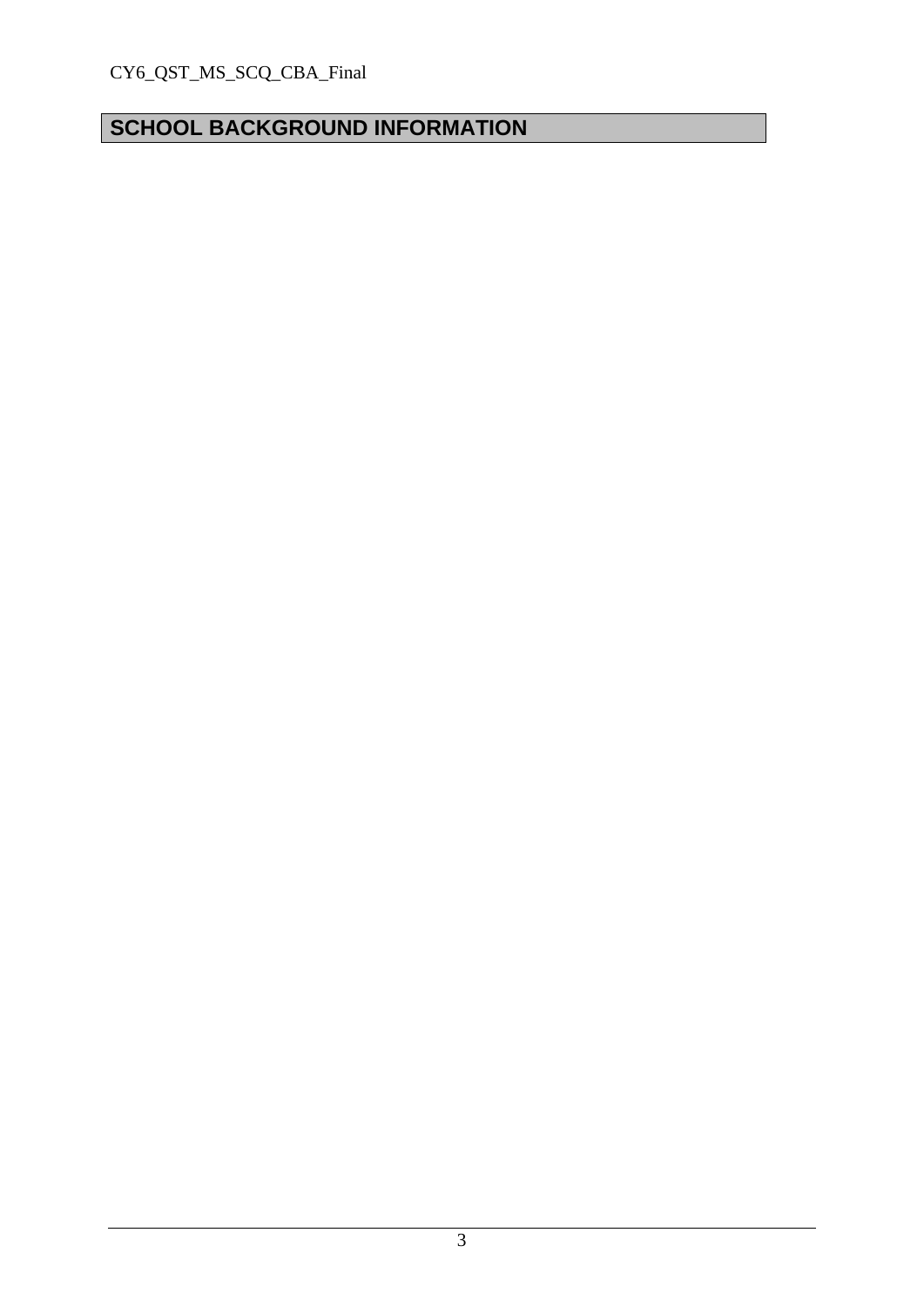#### **SC001 SC001Q01TA Which of the following definitions best describes the community in which your school is located?**

| (Please select one response.)                             |          |
|-----------------------------------------------------------|----------|
| A village, hamlet or rural area (fewer than 3 000 people) |          |
| A small town (3 000 to about 15 000 people)               |          |
| A town $(15\ 000\$ to about $100\ 000\$ people)           | $\Box_3$ |
| A city (100 000 to about 1 000 000 people)                |          |
| A large city (with over 1 000 000 people)                 |          |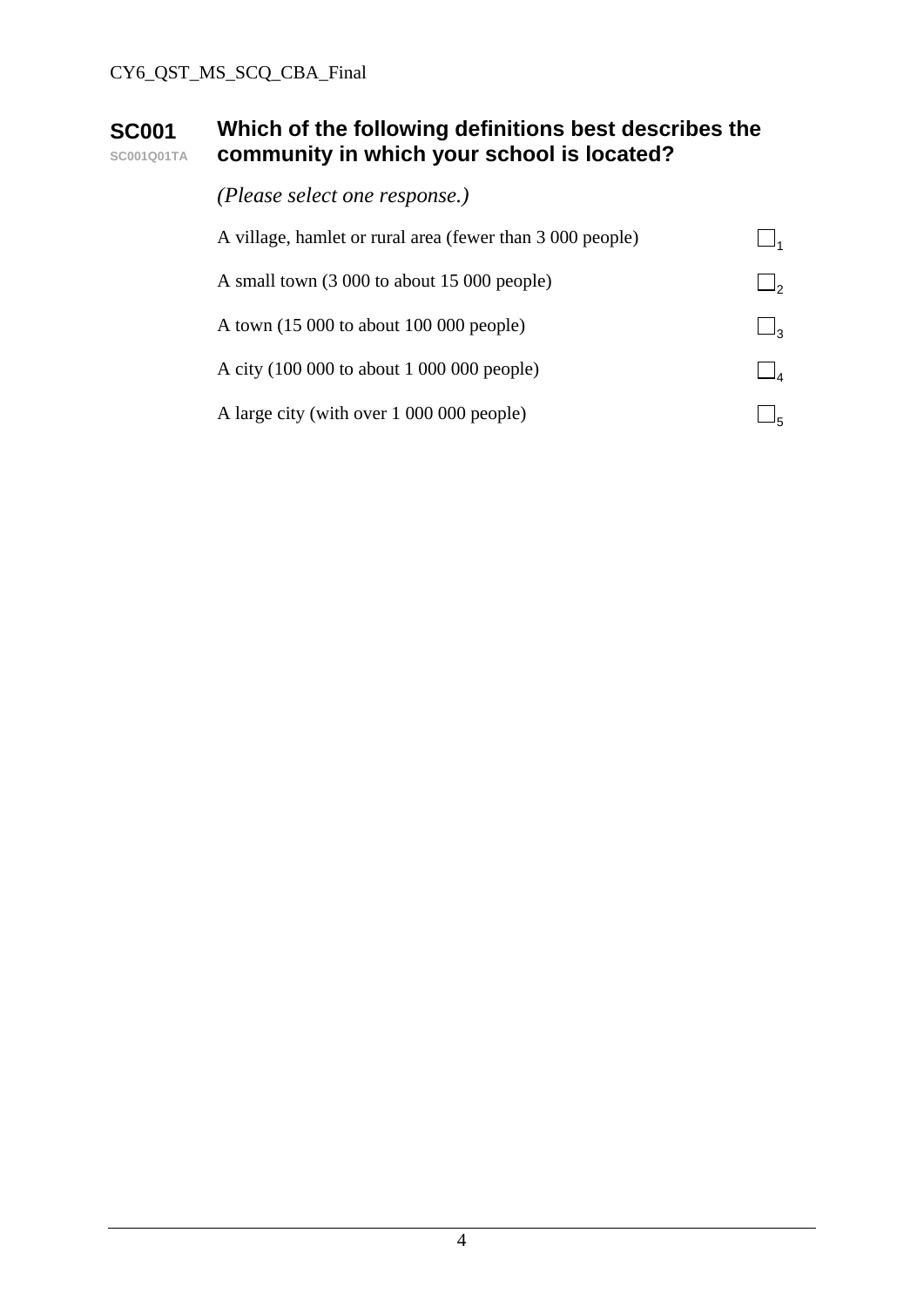#### **SC002 As at <February 1, 2015>, what was the total school enrolment (number of students)?**

 *(Please enter a number for each response. Enter "0" (zero) if there are none.)* 

- SC002Q01TA **Number of boys:**
- SC002Q02TA **Number of girls:**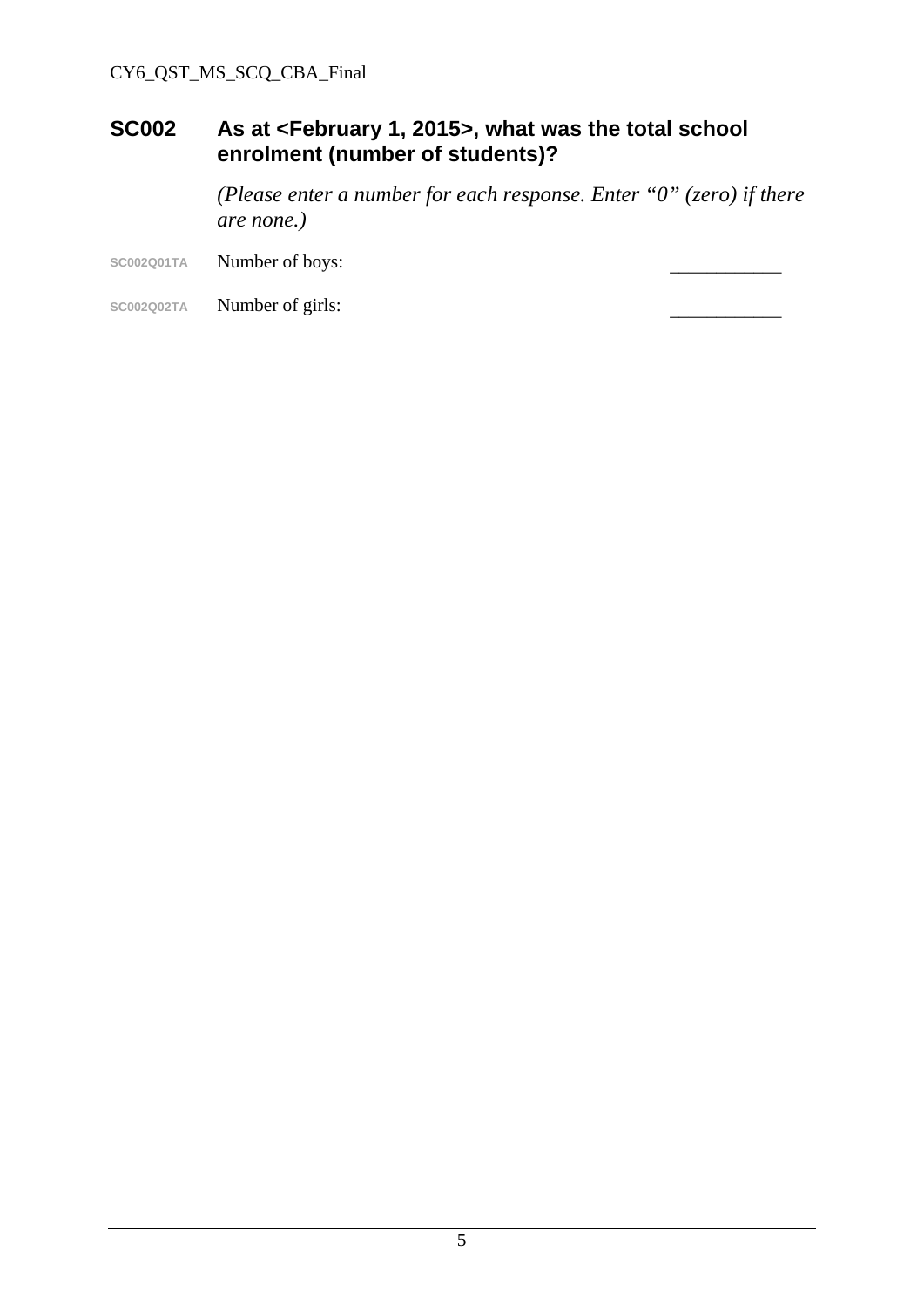#### **SC003 SC003Q01TA What is the average size of <test language> classes in <national modal grade for 15-year-olds> in your school?**

| (Please select one response.) |          |
|-------------------------------|----------|
| 15 students or fewer          |          |
| 16-20 students                | $\Box_2$ |
| 21-25 students                | $\Box_3$ |
| 26-30 students                | $\Box_4$ |
| 31-35 students                | $\Box_5$ |
| 36-40 students                | $\Box_6$ |
| 41-45 students                | $\Box_7$ |
| 46-50 students                | $\Box_8$ |
| More than 50 students         | ١q       |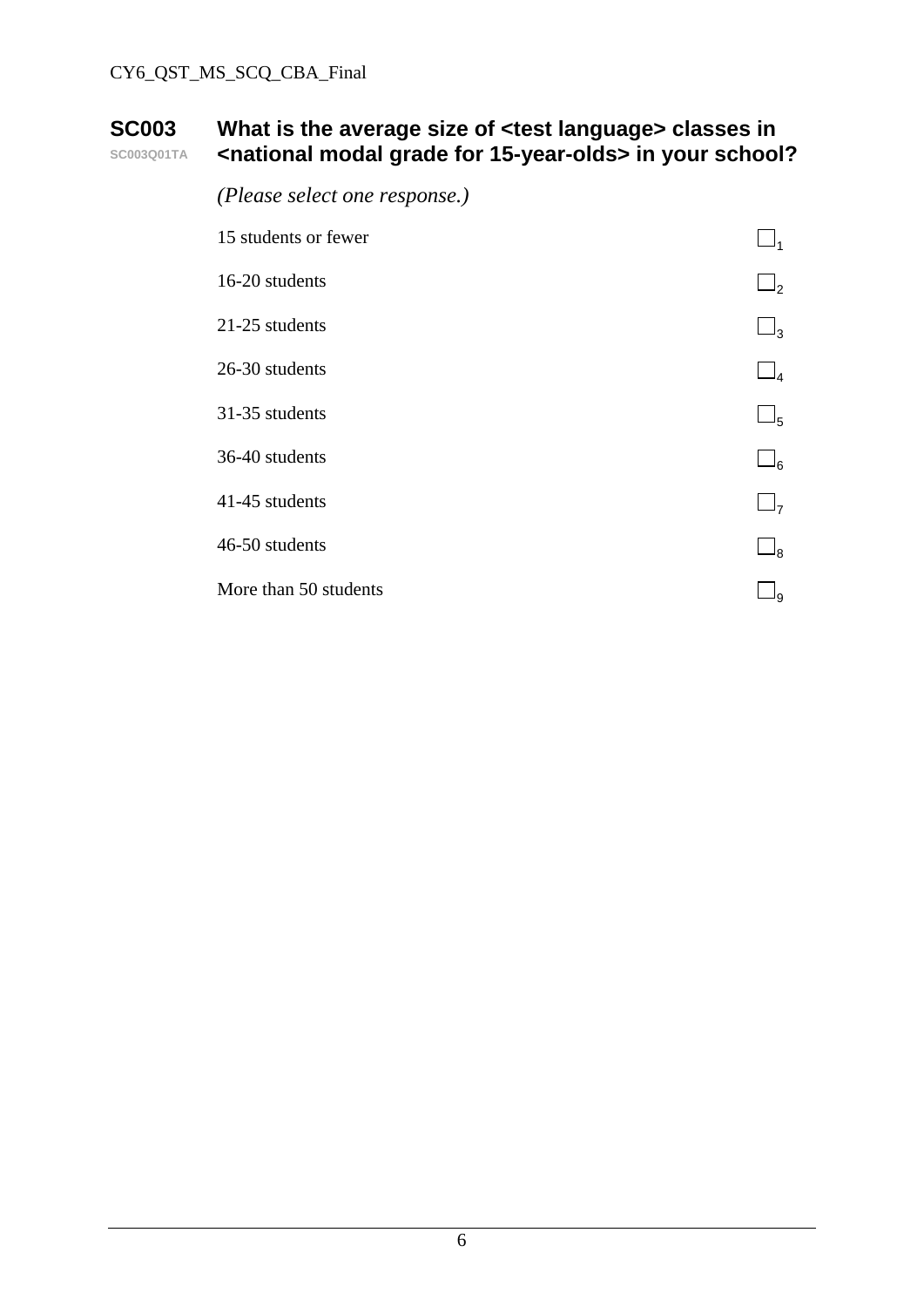#### **SC004 The goal of the following set of questions is to gather information about the student-computer ratio for**  students in the <national modal grade for 15-year-olds> **at your school.**

*(Please enter a number for each response. Enter "0" (zero) if there are none.)*

|                   |                                                                                                                                | <b>Number</b> |
|-------------------|--------------------------------------------------------------------------------------------------------------------------------|---------------|
| SC004Q01TA        | At your school, what is the total number of students in<br>the <national 15-year-olds="" for="" grade="" modal="">?</national> |               |
| SC004Q02TA        | Approximately, how many computers are available for<br>these students for educational purposes?                                |               |
| SC004Q03TA        | Approximately, how many of these computers are.<br>connected to the Internet/World Wide Web?                                   |               |
| <b>SC004Q04NA</b> | Approximately, how many of these computers are<br>portable (e.g. laptop, tablet)?                                              |               |
| <b>SC004Q05NA</b> | Approximately how many interactive whiteboards are<br>available in the school altogether?                                      |               |
| <b>SC004Q06NA</b> | Approximately how many data projectors are available<br>in the school altogether?                                              |               |
| <b>SC004Q07NA</b> | Approximately how many computers with internet<br>connection are available for teachers in your school?                        |               |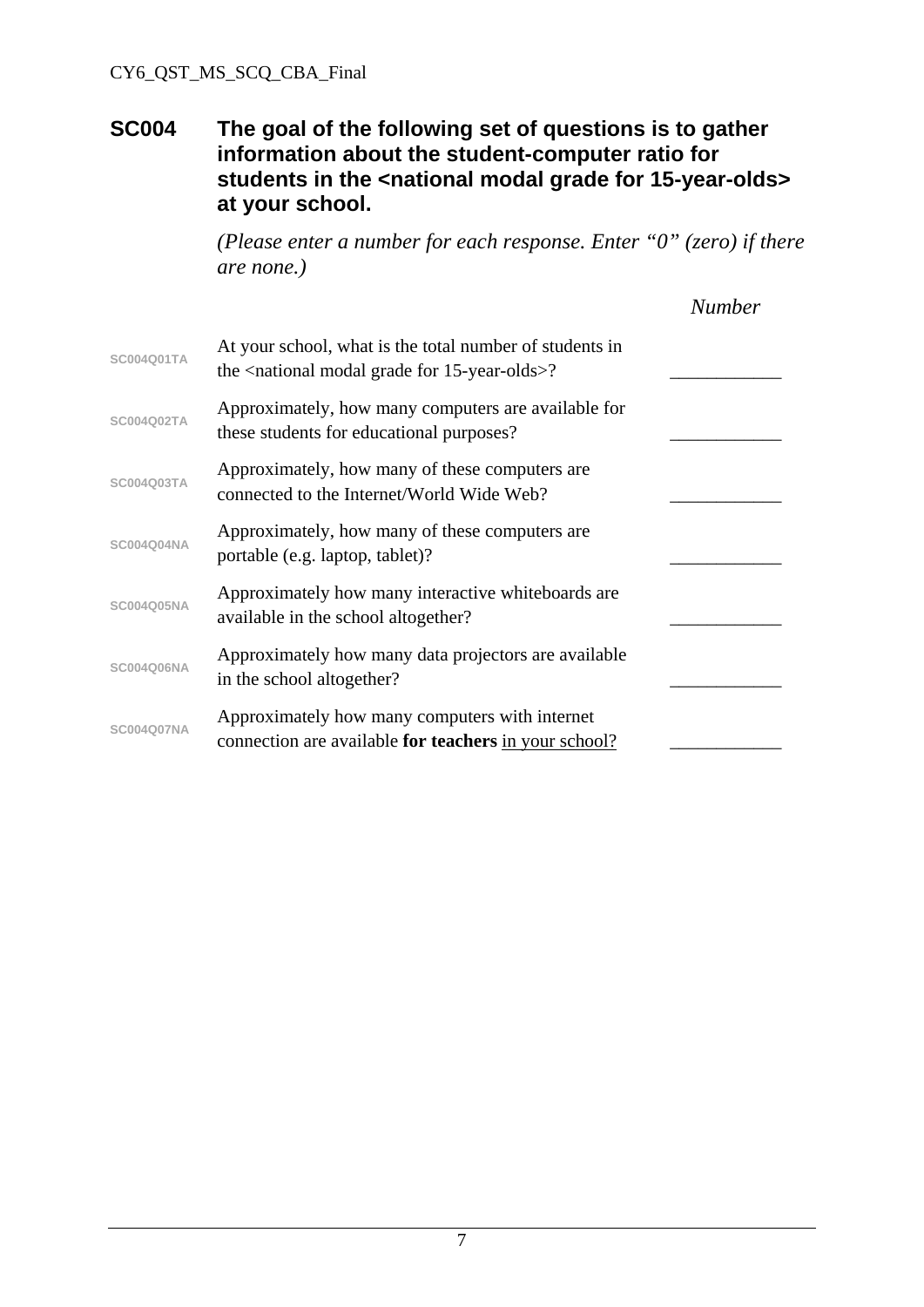#### CY6\_QST\_MS\_SCQ\_CBA\_Final

#### **SC053 <This academic year>, which of the following activities**  does your school offer to students in the <national **modal grade for 15-year-olds>?**

|                   |                                                                                   | Yes      | $N_{O}$        |
|-------------------|-----------------------------------------------------------------------------------|----------|----------------|
| <b>SC053Q01TA</b> | Band, orchestra or choir                                                          |          |                |
| <b>SC053Q02TA</b> | School play or school musical                                                     |          |                |
| SC053Q03TA        | School yearbook, newspaper or magazine                                            | $\Box_1$ |                |
| SC053Q04TA        | Volunteering or service activities, e.g. < national<br>examples                   | $\Box_1$ | $\mathsf{I}_2$ |
| <b>SC053Q05NA</b> | Science club                                                                      | $\Box_1$ |                |
| <b>SC053Q06NA</b> | Science competitions, e.g. < national examples>                                   |          |                |
| <b>SC053Q07TA</b> | Chess club                                                                        | $\Box_1$ | $I_2$          |
| <b>SC053Q08TA</b> | Club with a focus on computers/Information and<br><b>Communication Technology</b> | $\Box_1$ | J,             |
| <b>SC053Q09TA</b> | Art club or art activities                                                        |          |                |
| <b>SC053Q10TA</b> | Sporting team or sporting activities                                              |          |                |
| SC053Q11TA        | <country item="" specific=""></country>                                           |          |                |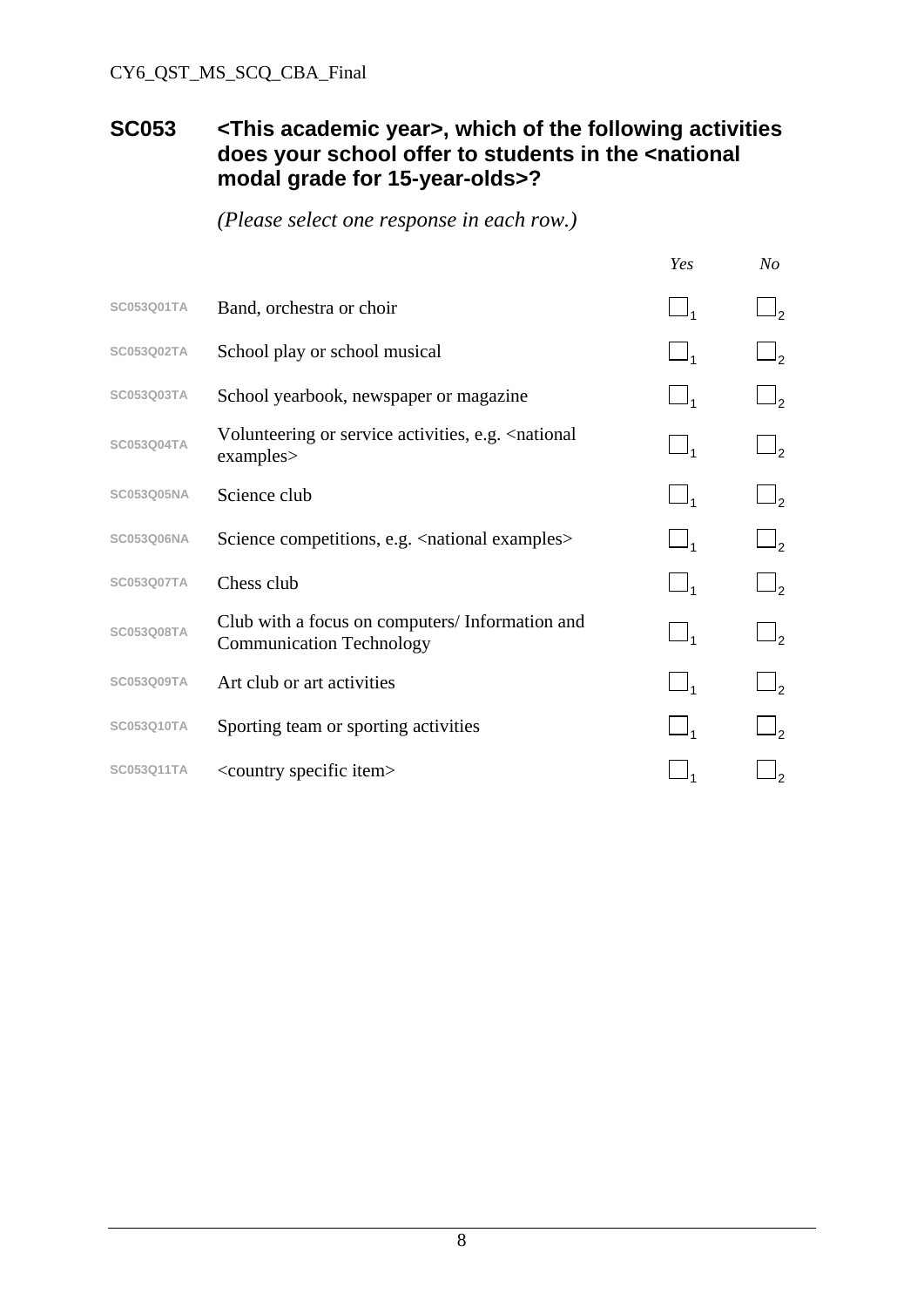### **SC059 Which of the following are true for the science department of your school?**

|                   |                                                                                                                        | Yes | No             |
|-------------------|------------------------------------------------------------------------------------------------------------------------|-----|----------------|
| SC059Q01NA        | Compared to other departments, our school's <school<br>science department&gt; is well equipped.</school<br>            |     | وا             |
| SC059Q02NA        | If we ever have some extra funding, a big share goes<br>into improvement of our <school science=""> teaching.</school> |     | J <sub>2</sub> |
| SC059Q03NA        | <school science=""> teachers are among our best<br/>educated staff members.</school>                                   |     | J,             |
| <b>SC059Q04NA</b> | Compared to similar schools, we have a well-equipped<br>laboratory.                                                    |     | را             |
| <b>SC059Q05NA</b> | The material for hands-on activities in <school<br>science is in good shape.</school<br>                               |     | J,             |
| <b>SC059Q06NA</b> | We have enough laboratory material that all courses<br>can regularly use it.                                           |     |                |
| <b>SC059Q07NA</b> | We have extra laboratory staff that helps support<br><school science=""> teaching.</school>                            |     | را             |
| <b>SC059Q08NA</b> | Our school spends extra money on up-to-date <school<br>science&gt; equipment.</school<br>                              |     |                |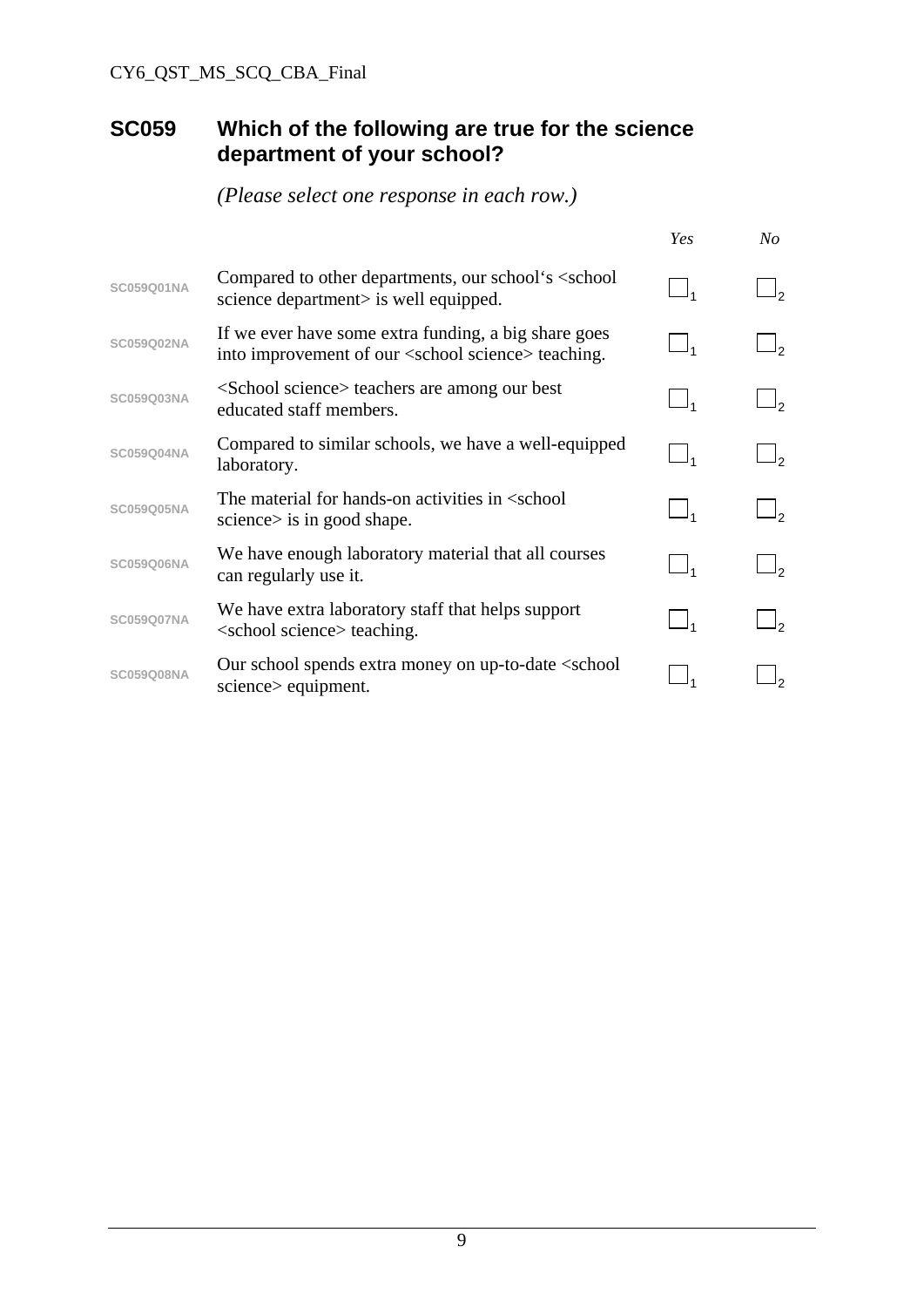### **SC052 For 15-year-old students, does your school provide the following study help?**

|                   |                                                    | Yes          | No       |
|-------------------|----------------------------------------------------|--------------|----------|
| SC052Q01NA        | $Room(s)$ where the students can do their homework | $\mathbf{L}$ | $\Box$   |
| <b>SC052Q02NA</b> | Staff help with homework                           |              | $\Box$ , |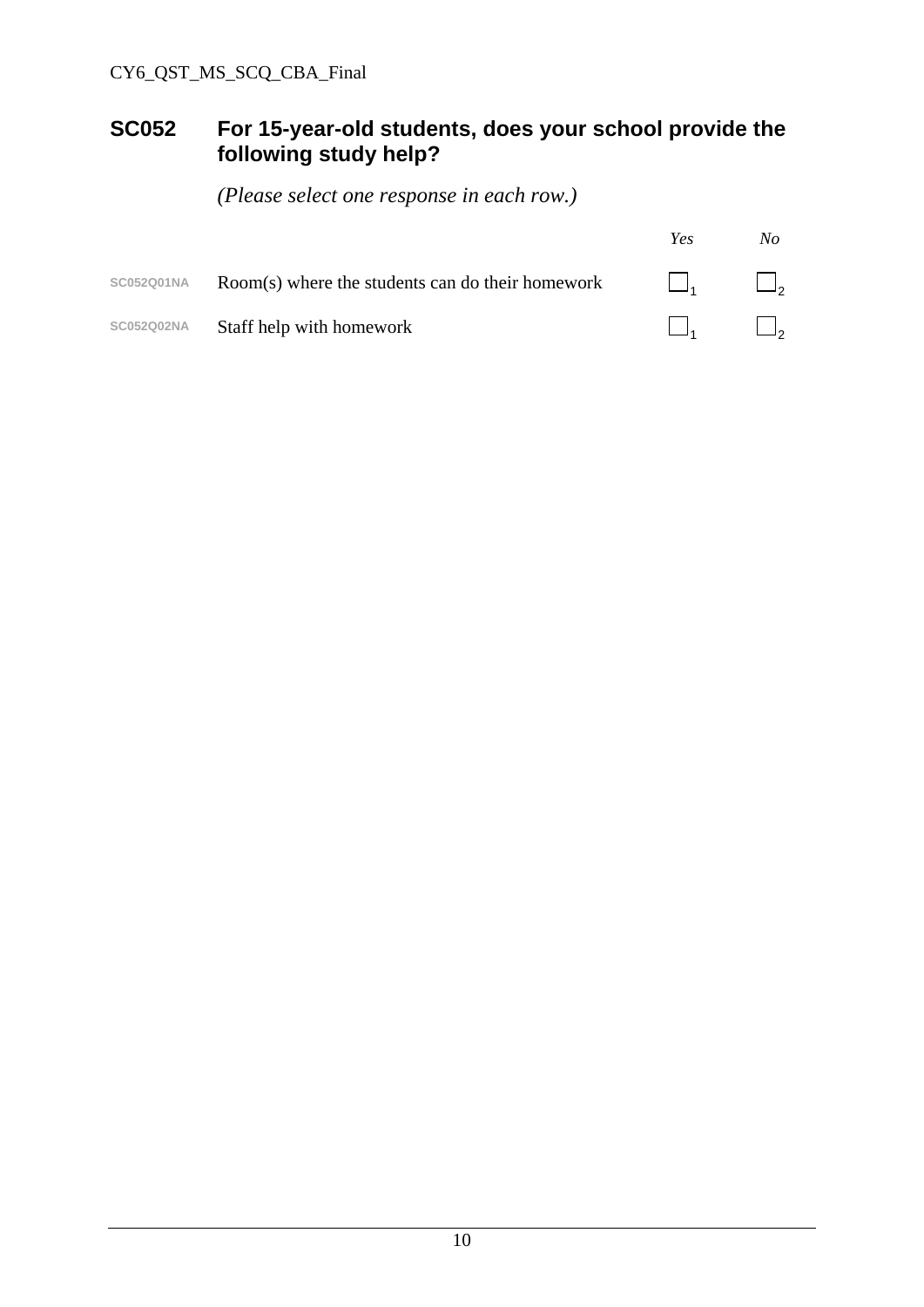## **SCHOOL MANAGEMENT**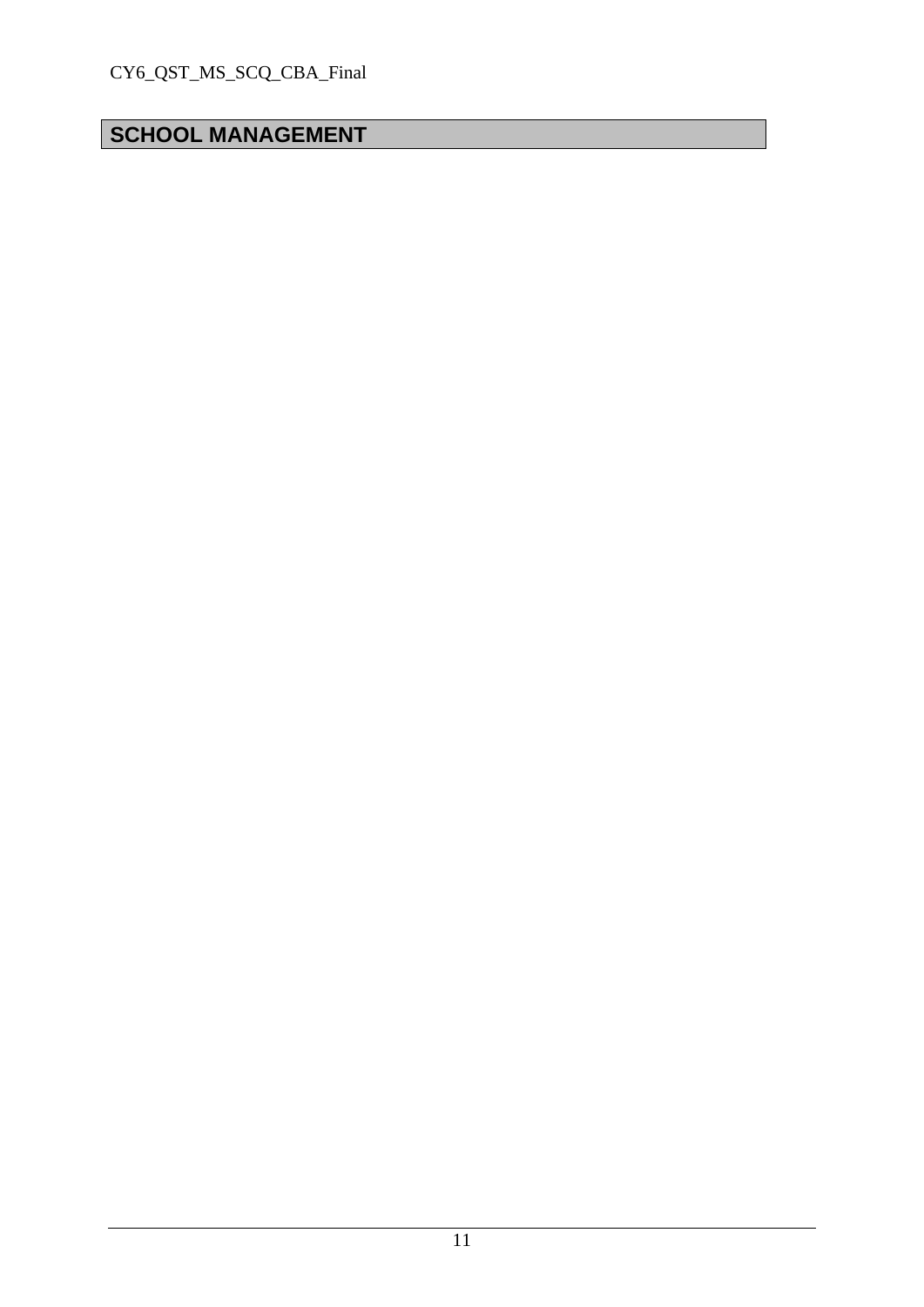#### **SC009 Below are statements about your management of this school. Please indicate the frequency of the following activities and behaviours in your school during <the last academic year>.**

|                   |                                                                                                                                              | Did not<br>occur    | $1 - 2$<br>times<br>during<br>the<br>year | $3 - 4$<br>times<br>during<br>the<br>year | <b>Once</b><br>a<br>month | <b>Once</b><br>a<br>week | More<br>than<br>once a<br>week |
|-------------------|----------------------------------------------------------------------------------------------------------------------------------------------|---------------------|-------------------------------------------|-------------------------------------------|---------------------------|--------------------------|--------------------------------|
| SC009Q01TA        | I use student performance<br>results to develop the<br>school's educational goals.                                                           | $\Box_1$            | $\sqcup$                                  | $\Box_3$                                  | $\Box_4$                  | $\sqcup_{5}$             | Ιم                             |
| <b>SC009Q02TA</b> | I make sure that the<br>professional development<br>activities of teachers are in<br>accordance with the<br>teaching goals of the<br>school. | $\Box_1$            | $\Box$ <sub>2</sub>                       | $\Box_3$                                  | $\Box_4$                  | $\Box_5$                 | Ρ۵                             |
| SC009Q03TA        | I ensure that teachers work<br>according to the school's<br>educational goals.                                                               |                     | __ 2                                      | $\Box_3$                                  | $\sqcup_4$                | $\Box_5$                 |                                |
| SC009Q04TA        | I promote teaching<br>practices based on recent<br>educational research.                                                                     | $\Box_1$            | $\Box$                                    | $\Box_3$                                  | $\Box_4$                  | $\sqcup_{5}$             |                                |
| SC009Q05TA        | I praise teachers whose<br>students are actively<br>participating in learning.                                                               | $\Box$ <sub>1</sub> | $\Box$                                    | $\Box_3$                                  | $\Box_4$                  | $\sqcup_{5}$             | ۹۵                             |
| <b>SC009Q06TA</b> | When a teacher has<br>problems in his/her<br>classroom, I take the<br>initiative to discuss<br>matters.                                      | $\Box$              | $\Box$ <sub>2</sub>                       | $\Box_3$                                  | $\Box_4$                  | $\Box_5$                 |                                |
| SC009Q07TA        | I draw teachers' attention<br>to the importance of<br>pupils' development of<br>critical and social<br>capacities.                           | $\Box_1$            | $\Box_2$                                  | $\Box_3$                                  | $\Box_4$                  | $\Box_5$                 | 6                              |
| SC009Q08TA        | I pay attention to<br>disruptive behaviour in<br>classrooms.                                                                                 | $\Box_1$            | $\Box_2$                                  | $\Box_3$                                  | $\Box_4$                  | $\square_5$              | ەك                             |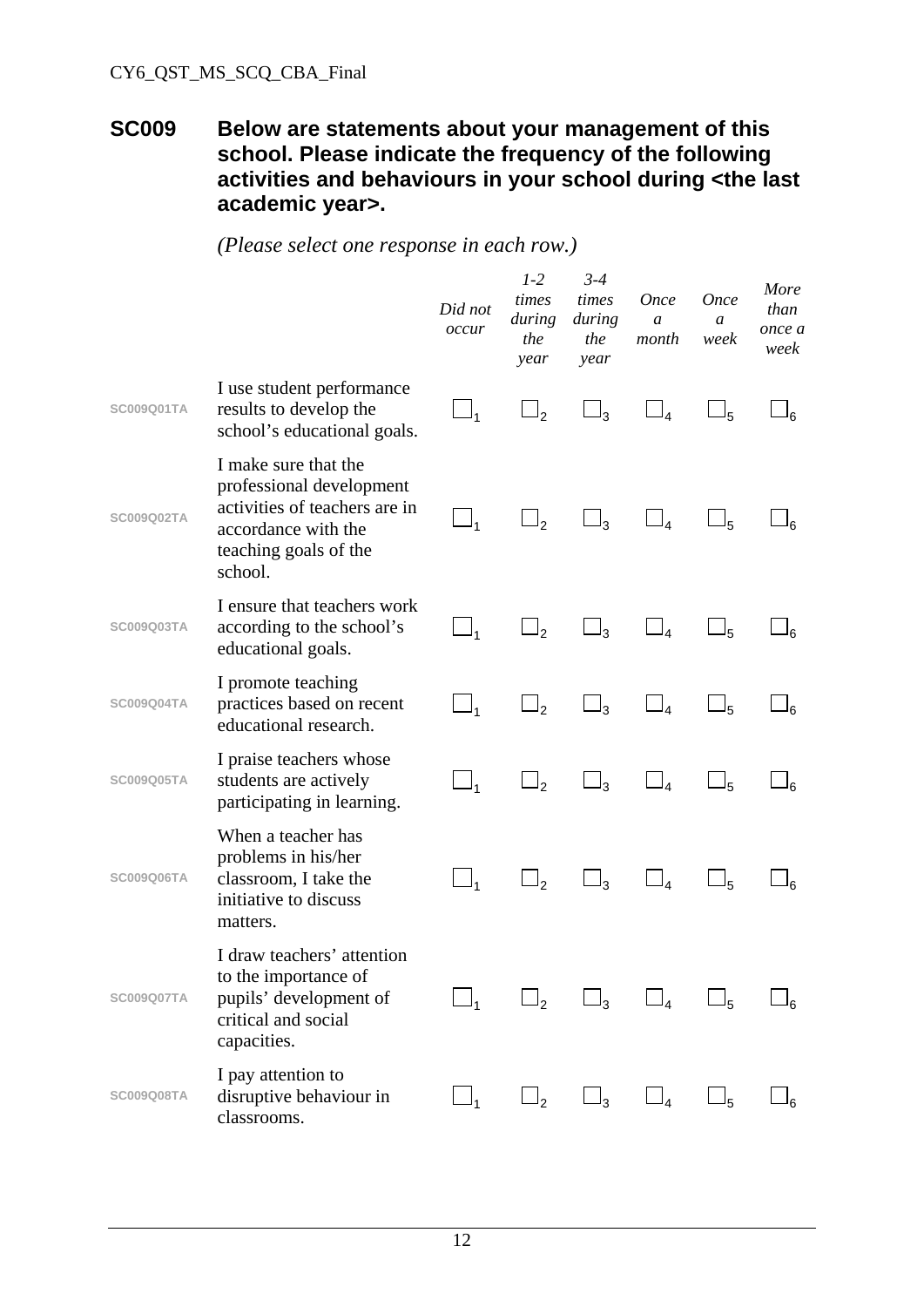#### CY6\_QST\_MS\_SCQ\_CBA\_Final

| <b>SC009Q09TA</b> | I provide staff with<br>opportunities to participate<br>in school decision-making.    | $\sqcup$ <sub>2</sub> | $\Box_3$ | $\Box_5$ |  |
|-------------------|---------------------------------------------------------------------------------------|-----------------------|----------|----------|--|
| SC009Q10TA        | I engage teachers to help<br>build a school culture of<br>continuous improvement.     | $\Box_2$              | $\Box_3$ | $\Box_5$ |  |
| SC009Q11TA        | I ask teachers to<br>participate in reviewing<br>management practices.                |                       |          | $\Box_5$ |  |
| SC009Q12TA        | When a teacher brings up a<br>classroom problem, we<br>solve the problem<br>together. |                       |          | 5 آ      |  |
| SC009Q13TA        | I discuss the school's<br>academic goals with<br>teachers at faculty<br>meetings.     |                       |          |          |  |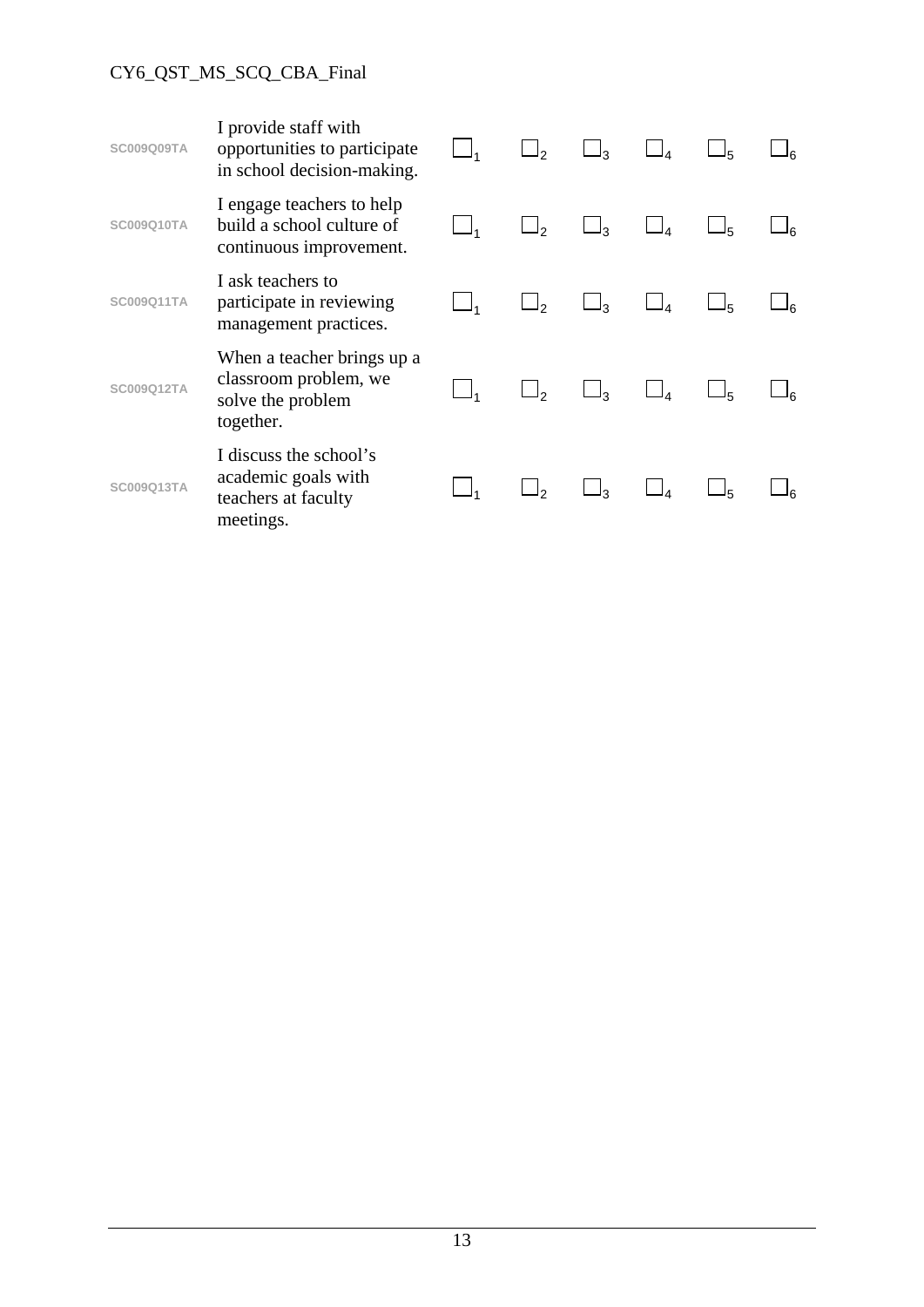### **SC010 Regarding your school, who has a considerable responsibility for the following tasks?**

*(Please select as many boxes as appropriate in each row.)* 

|                  |                                                        | Principal                      | <b>Teachers</b> | $<$ School<br>governing<br>board> | $\leq$ Regional<br>or local<br>education<br>authority | National<br>education<br>authority |
|------------------|--------------------------------------------------------|--------------------------------|-----------------|-----------------------------------|-------------------------------------------------------|------------------------------------|
| SC010Q01T        | Selecting teachers<br>for hire                         | $\Box$                         | $\Box$          | $\Box_1$                          | $\Box_1$                                              | $\Box_1$                           |
| SC010Q02T        | Firing teachers                                        | $\Box_1$                       | $\Box_1$        | $\Box_1$                          | $\Box_1$                                              | $\Box_1$                           |
| SC010Q03T        | Establishing<br>teachers' starting<br>salaries         | $\Box_1$                       | $\Box_1$        | $\Box_1$                          | $\Box_1$                                              | $\Box_1$                           |
| SC010Q04T        | Determining<br>teachers' salary<br>increases           | $\Box_1$                       | $\Box_1$        | $\Box_1$                          | $\Box_1$                                              | $\Box_1$                           |
| SC010Q05T        | Formulating the<br>school budget                       | $\Box_1$                       | $\Box_1$        | $\Box_1$                          | $\Box_1$                                              | $\Box_1$                           |
| <b>SC010Q06T</b> | Deciding on budget<br>allocations within<br>the school | $\Box_{\scriptscriptstyle{1}}$ | $\Box_1$        | $\Box_{\scriptscriptstyle{1}}$    | $\square_{1}$                                         | $\Box_1$                           |
| SC010Q07T        | Establishing student<br>disciplinary policies          | $\Box_1$                       | $\Box_1$        | $\Box_1$                          | $\Box_1$                                              | $\Box_1$                           |
| <b>SC010Q08T</b> | Establishing student<br>assessment policies            | $\Box_1$                       | $\Box_1$        | $\Box_1$                          | $\Box_1$                                              | $\Box_1$                           |
| SC010Q09T        | Approving students<br>for admission to the<br>school   | $\Box_1$                       | $\Box_1$        | $\Box_1$                          | $\Box_1$                                              | $\Box_1$                           |
| SC010Q10T        | Choosing which<br>textbooks are used                   | $\sqcup$                       | $\Box_1$        | $\Box_1$                          | $\Box_1$                                              | $\Box_1$                           |
| SC010Q11T        | Determining course<br>content                          | $\Box$                         | $\Box_1$        | $\Box_1$                          | $\Box_1$                                              | $\Box_1$                           |
| SC010Q12T        | Deciding which<br>courses are offered                  | $\Box_1$                       | $\_$            | $\Box_1$                          |                                                       |                                    |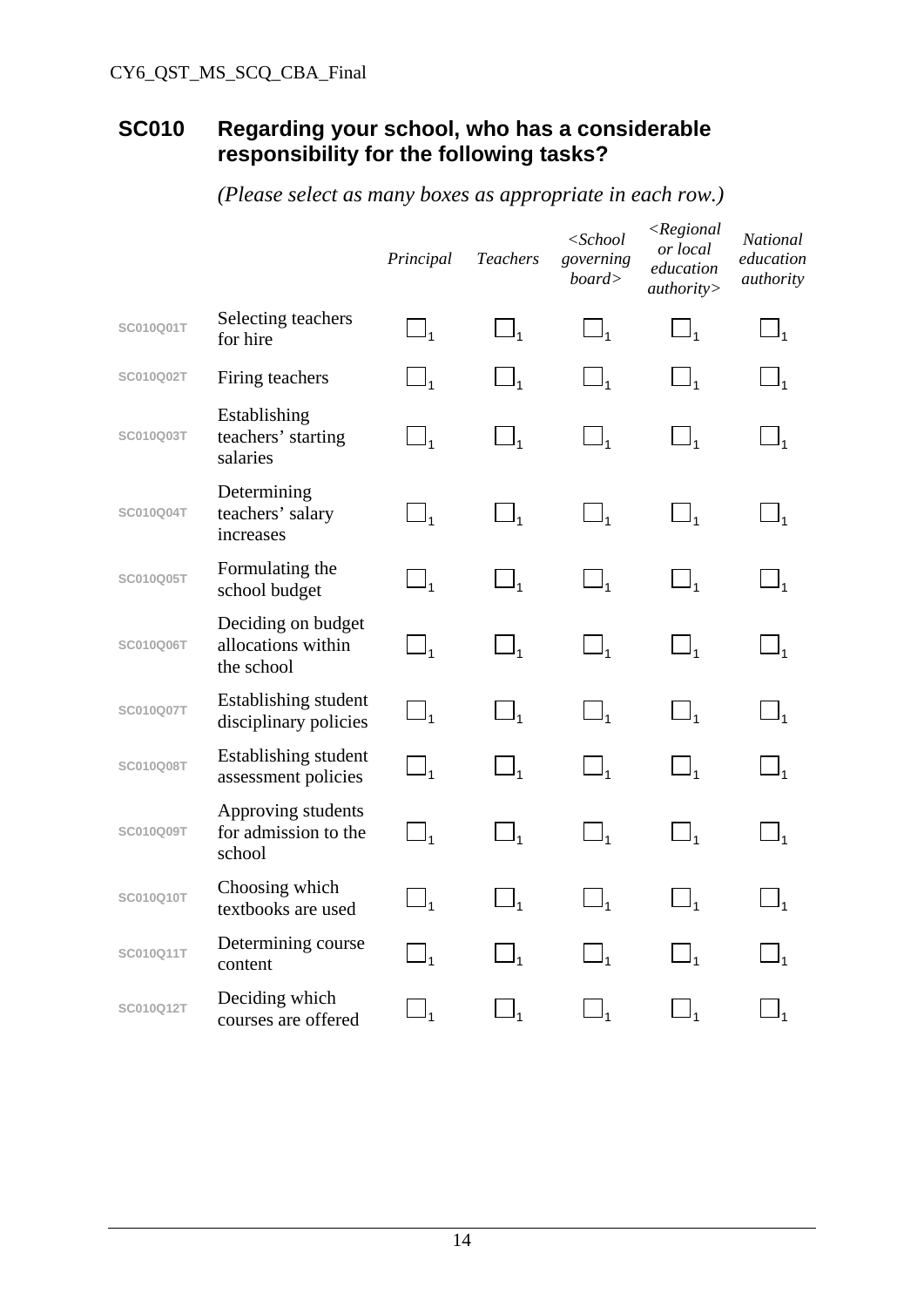#### **SC012 How often are the following factors considered when students are admitted to your school?**

|                   |                                                                                    | <b>Never</b> | Some-<br>times | Always |
|-------------------|------------------------------------------------------------------------------------|--------------|----------------|--------|
| <b>SC012Q01TA</b> | Student's record of academic performance<br>(including placement tests)            |              |                |        |
| <b>SC012Q02TA</b> | Recommendation of feeder schools                                                   |              |                |        |
| <b>SC012Q03TA</b> | Parents' endorsement of the instructional<br>or religious philosophy of the school |              |                |        |
| <b>SC012Q04TA</b> | Whether the student requires or is<br>interested in a special programme            |              |                |        |
| <b>SC012Q05TA</b> | Preference given to family members of<br>current or former students                |              |                |        |
| <b>SC012Q06TA</b> | Residence in a particular area                                                     |              |                |        |
| SC012Q07TA        | Other                                                                              |              |                |        |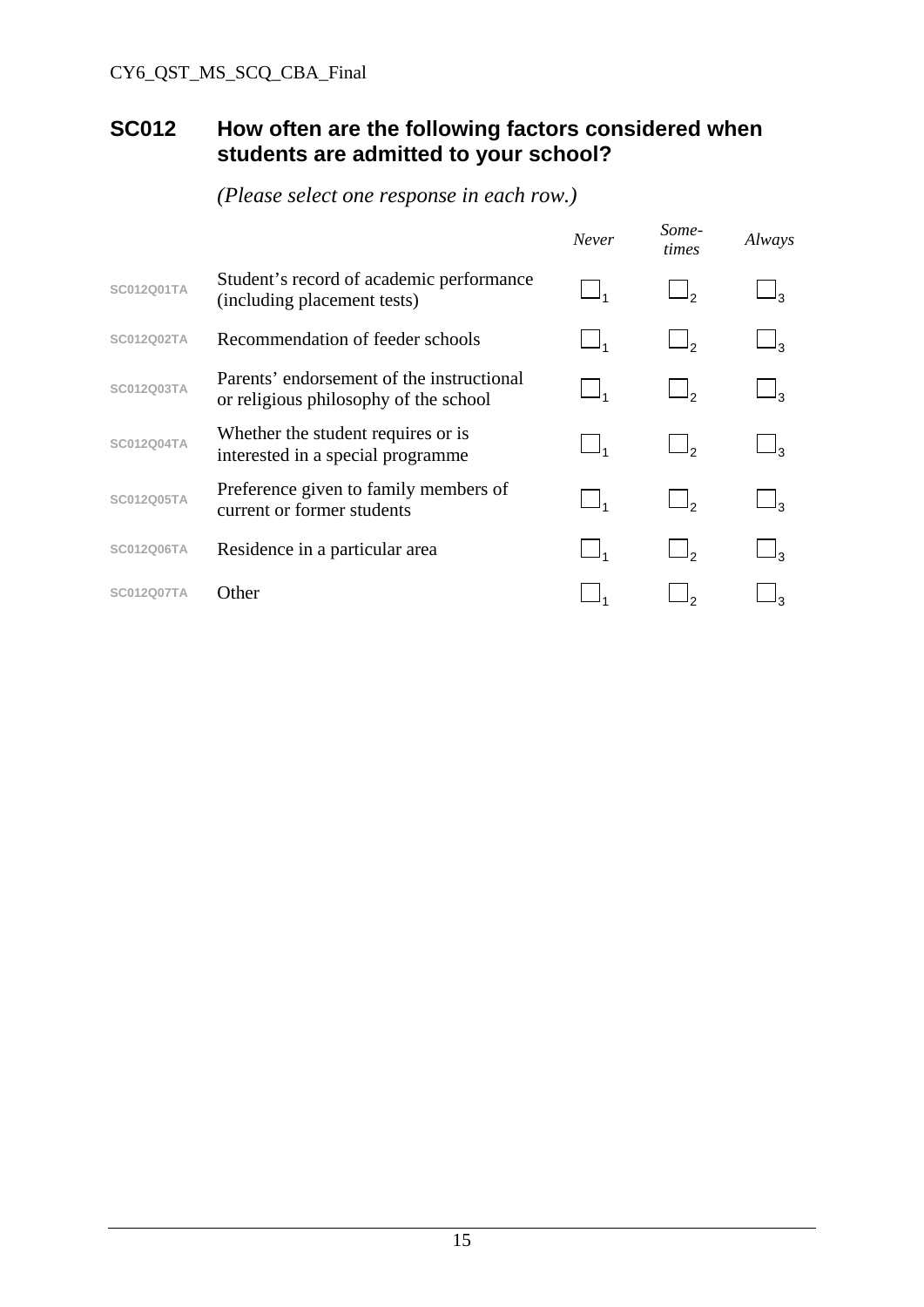### **SC013 Is your school a public or a private school?**

**SC013Q01TA** *(Please select one response.)* 

A public school

*(This is a school managed directly or indirectly by a public education authority, government agency, or governing board appointed by government or elected by public franchise.)* 

 $\Box$ <sub>1</sub>

 $\Box$ ,

A private school

*(This is a school managed directly or indirectly by a non-government organisation; e.g. a church, trade union, business, or other private institution.)* 

This is a filter question:

If the school is a private school (SC013Q01TA is " A private school") respondents answer SC014Q01NA.

Else proceed to SC016.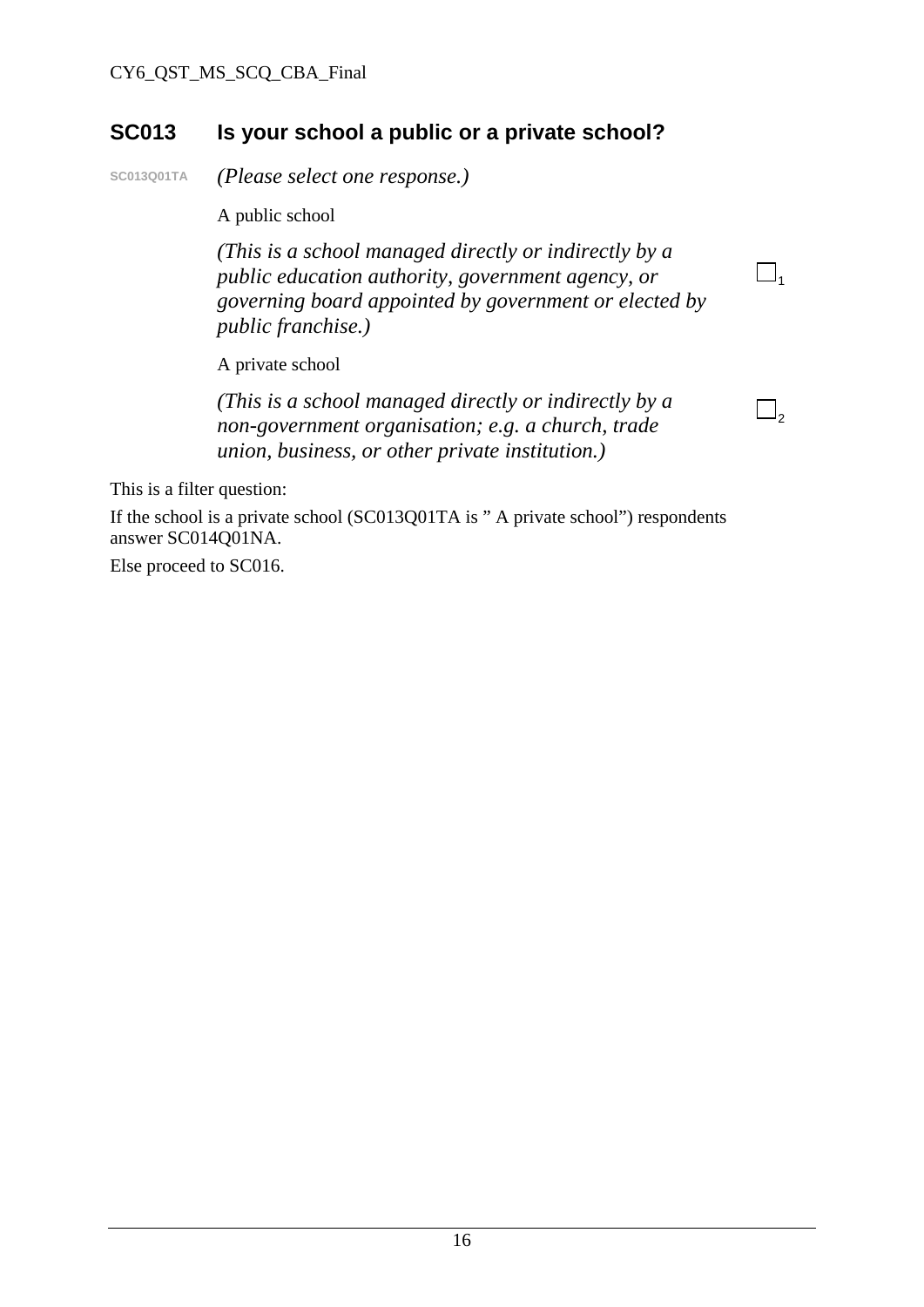#### CY6\_QST\_MS\_SCQ\_CBA\_Final

This is a filtered question: Only if SC013Q01TA is" A private school". Else proceed to SC016.

## **SC014 What kind of organisation runs your school?**

| <b>SC014Q01NA</b> | (Please select one response.)            |  |
|-------------------|------------------------------------------|--|
|                   | A church or other religious organisation |  |
|                   | Another not-for-profit organisation      |  |
|                   | A for-profit organisation                |  |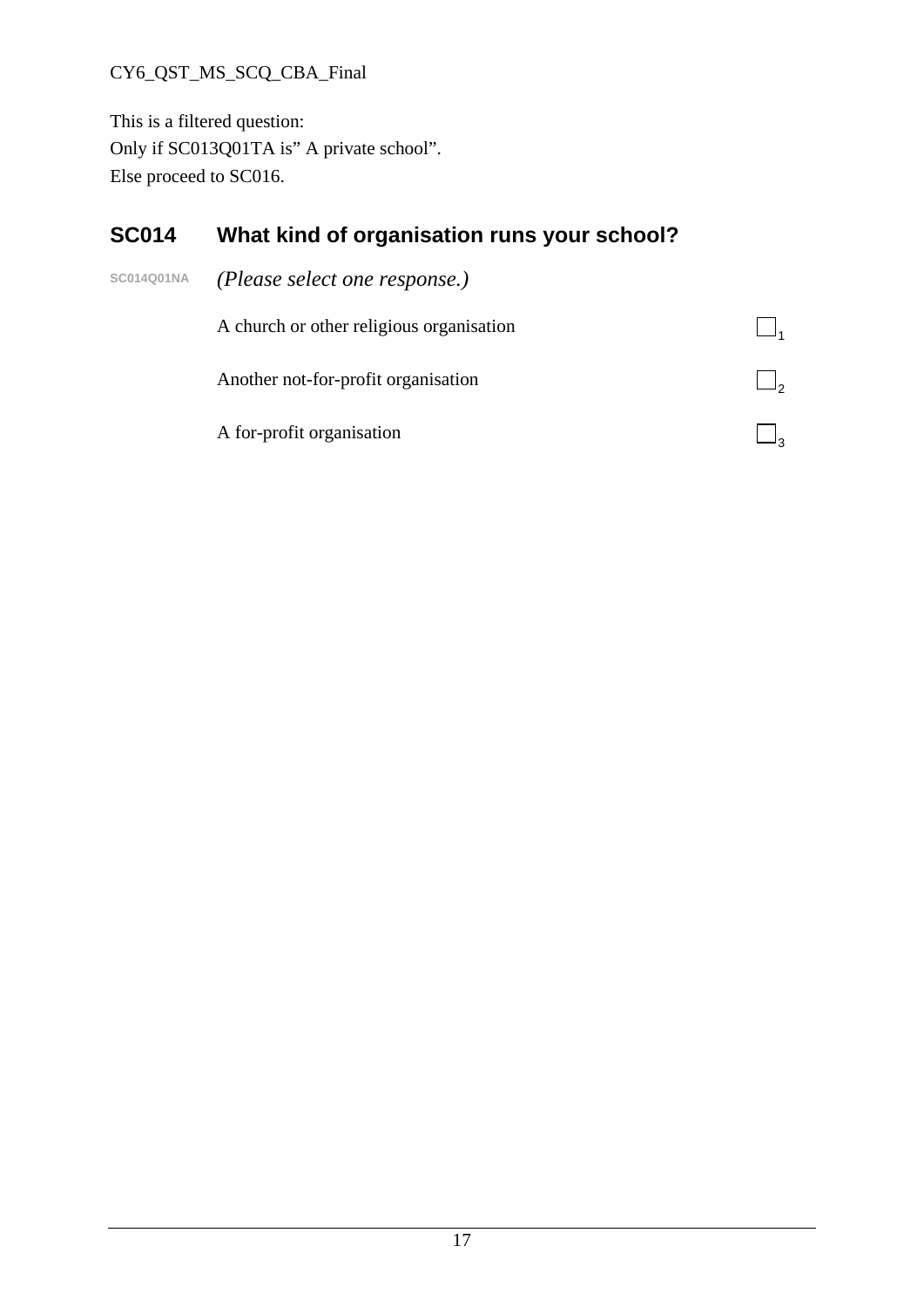#### **SC016 About what percentage of your total funding for a typical school year comes from the following sources?**

*(Please enter a number for each response. Enter "0" (zero) if there are none.)* 

|                   |                                                                           | $\%$    |
|-------------------|---------------------------------------------------------------------------|---------|
| <b>SC016Q01TA</b> | Government (includes departments, local, regional,<br>state and national) |         |
| <b>SC016Q02TA</b> | Student fees or school charges paid by parents                            |         |
| <b>SC016Q03TA</b> | Benefactors, donations, bequests, sponsorships, parent<br>fundraising     |         |
| <b>SC016Q04TA</b> | Other                                                                     |         |
|                   | Total                                                                     | $100\%$ |

Consistency check/soft reminder if sum is more or less than 100.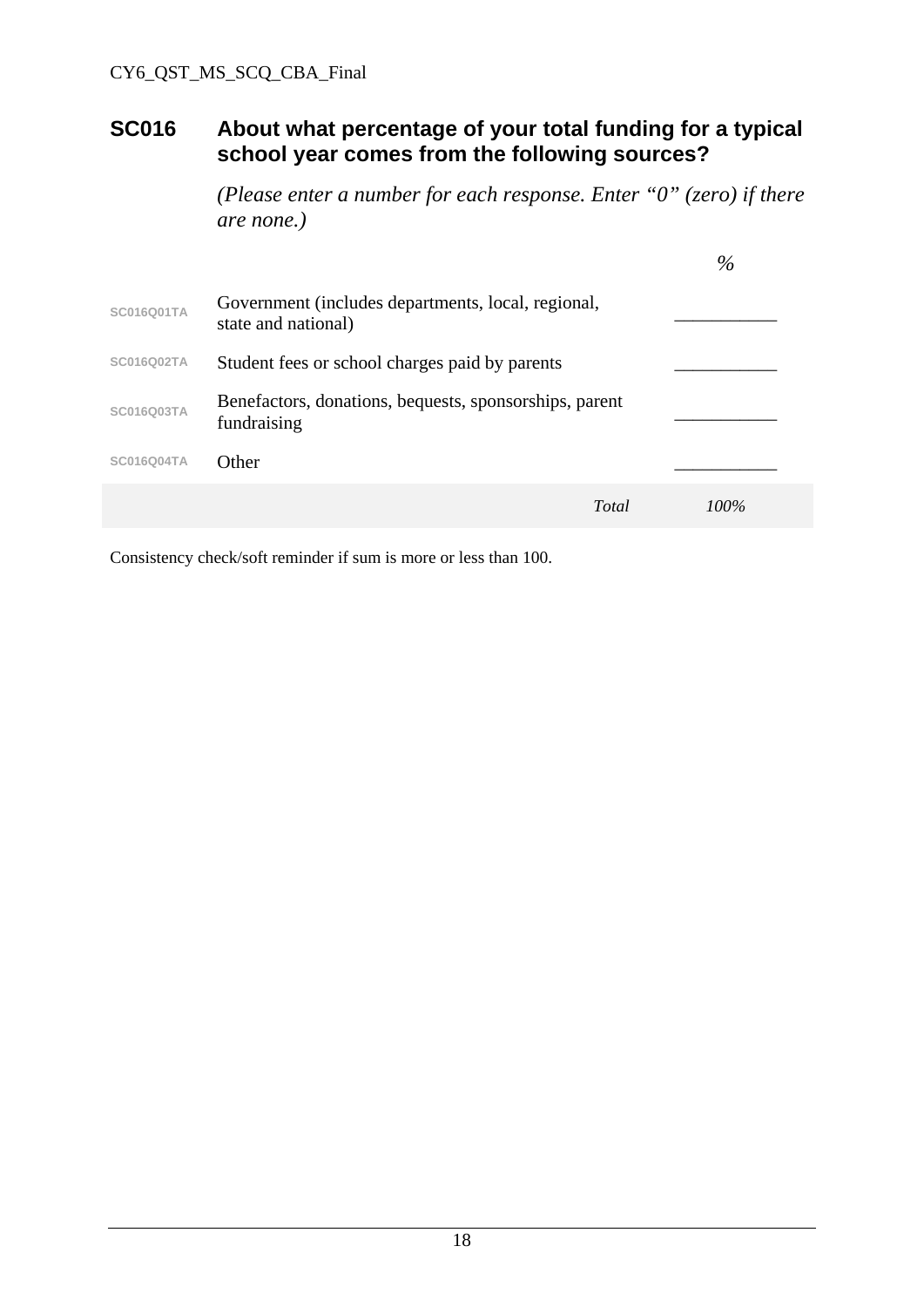## **SC017 Is your school's capacity to provide instruction hindered by any of the following issues?**

|                   |                                                                                                                                       | Not at<br>all | Very<br>little | To some<br>extent | A lot |
|-------------------|---------------------------------------------------------------------------------------------------------------------------------------|---------------|----------------|-------------------|-------|
| <b>SC017Q01NA</b> | A lack of teaching staff.                                                                                                             | $\Box_1$      | $\Box_2$       | $\mathsf{l}_3$    |       |
| <b>SC017Q02NA</b> | Inadequate or poorly qualified<br>teaching staff.                                                                                     |               |                | $\mathsf{l}_3$    |       |
| <b>SC017Q03NA</b> | A lack of assisting staff.                                                                                                            |               |                | $\Box_3$          |       |
| <b>SC017Q04NA</b> | Inadequate or poorly qualified<br>assisting staff.                                                                                    |               | $\Box$         | $\Box_3$          |       |
| <b>SC017Q05NA</b> | A lack of educational material (e.g.<br>textbooks, IT equipment, library or<br>laboratory material).                                  |               | ەل             | $\mathsf{l}_3$    |       |
| <b>SC017Q06NA</b> | Inadequate or poor quality educational<br>material (e.g. textbooks, IT equipment,<br>library or laboratory material).                 |               | ط              | ج ا               |       |
| <b>SC017Q07NA</b> | A lack of physical infrastructure (e.g.<br>building, grounds, heating/cooling,<br>lighting and acoustic systems).                     |               |                |                   |       |
| <b>SC017Q08NA</b> | Inadequate or poor quality physical<br>infrastructure (e.g. building, grounds,<br>heating/cooling, lighting and acoustic<br>systems). |               | را             | ړل                |       |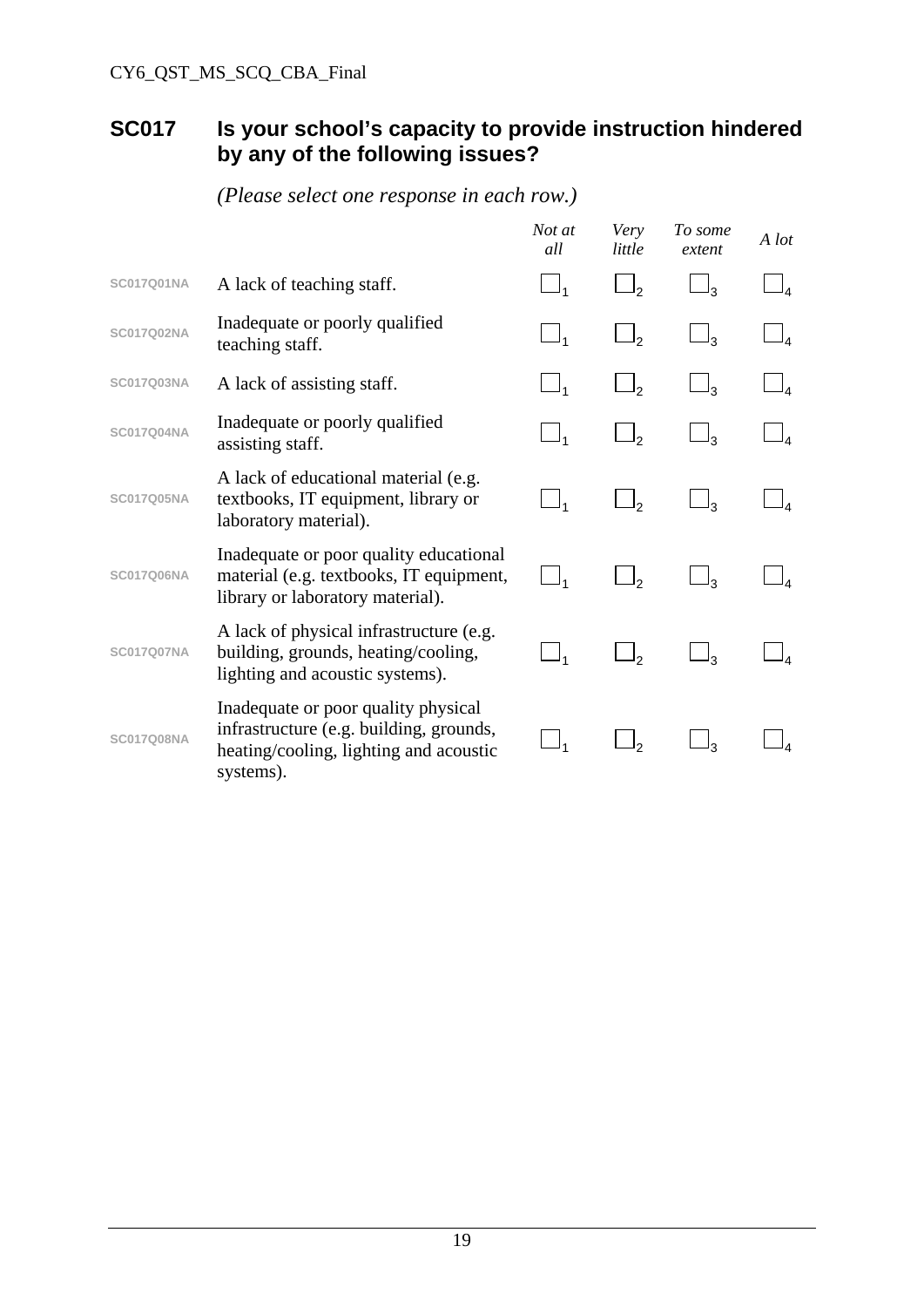## **TEACHING STAFF**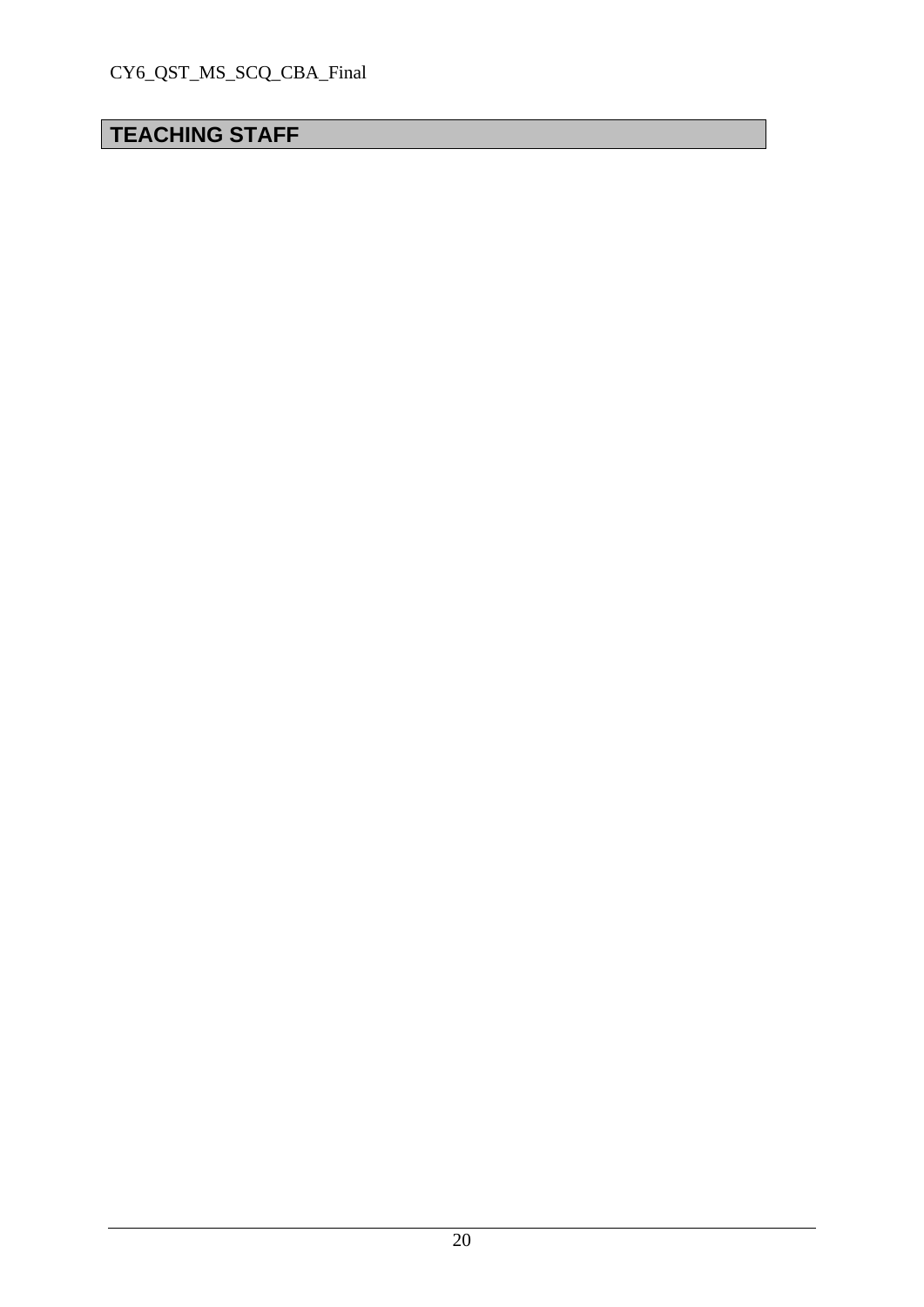#### **SC018 How many of the following teachers are on the staff of your school?**

*Include both full-time and part-time teachers. A full-time teacher is employed at least 90% of the time as a teacher for the full school year. All other teachers should be considered part-time. Regarding the qualification level, please refer only to the teacher's highest qualification level .* 

*(Please enter a number in each space provided. Enter "0" (zero) if there are none.)* 

|                   |                                                                                      | Full-time | Part-time |
|-------------------|--------------------------------------------------------------------------------------|-----------|-----------|
| <b>SC018Q01TA</b> | Teachers in TOTAL                                                                    |           |           |
| <b>SC018Q02TA</b> | Teachers <fully certified=""> by <the<br>appropriate authority&gt;</the<br></fully>  |           |           |
| <b>SC018Q05NA</b> | Teachers with an <isced 5a<br="" level="">Bachelor degree &gt; qualification</isced> |           |           |
| <b>SC018Q06NA</b> | Teachers with an <isced 5a<br="" level="">Master's degree &gt; qualification</isced> |           |           |
| SC018O07NA        | Teachers with an $\leq$ ISCED Level 6><br>qualification                              |           |           |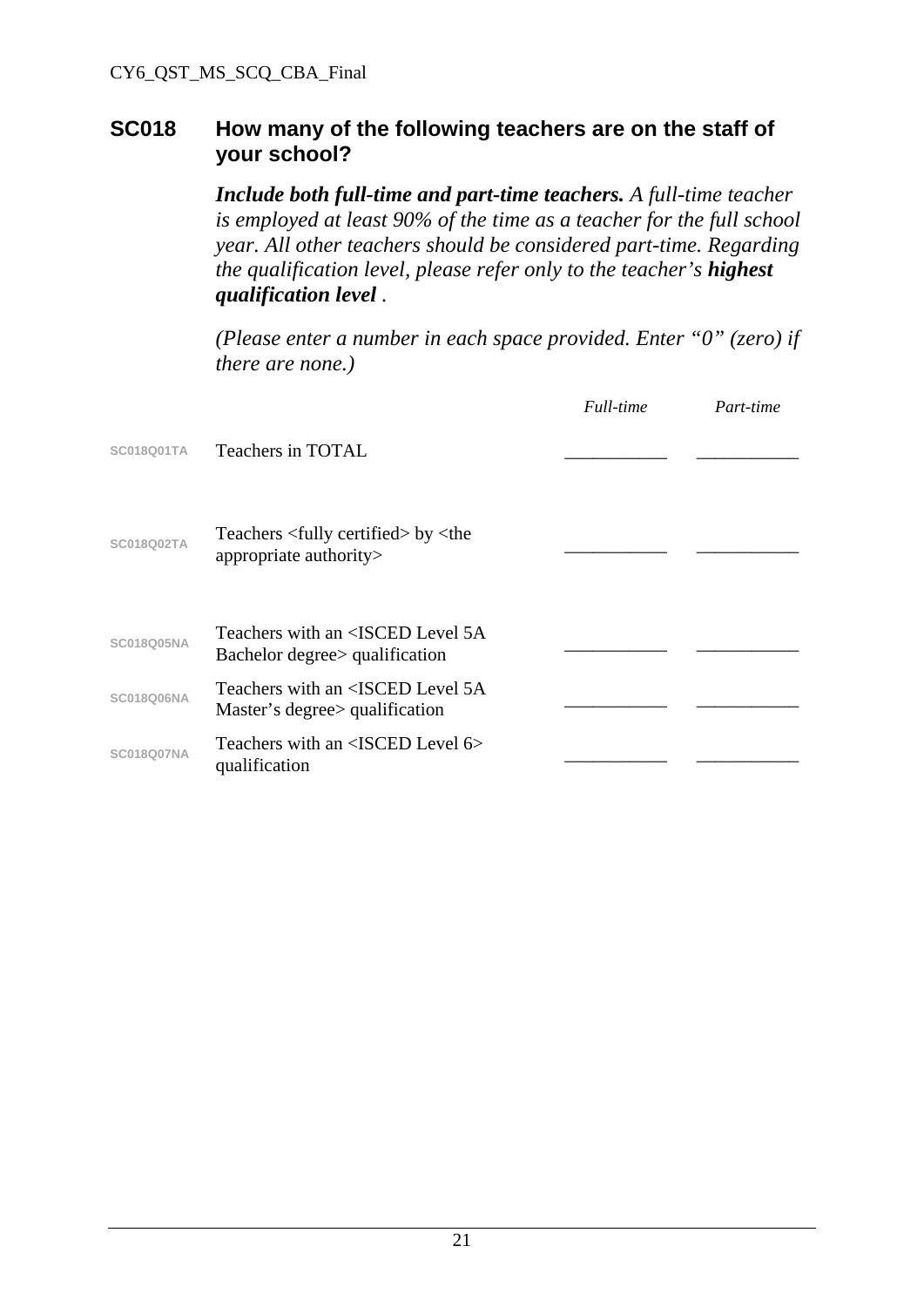#### **SC019 How many of the following teachers are on the <school science> staff of your school?**

*Include both full-time and part-time teachers. A full-time teacher is employed at least 90% of the time as a teacher for the full school year. All other teachers should be considered part-time.* 

*(Please enter a number in each space provided. Enter "0" (zero) if there are none.)* 

|                   |                                                                                                                                                                                             | Full-time | Part-time |
|-------------------|---------------------------------------------------------------------------------------------------------------------------------------------------------------------------------------------|-----------|-----------|
| <b>SC019Q01NA</b> | $\le$ School science $\ge$ teachers in TOTAL.                                                                                                                                               |           |           |
| <b>SC019Q02NA</b> | <school science=""> teachers <fully<br>certified &gt; by &lt; the appropriate authority &gt;</fully<br></school>                                                                            |           |           |
| <b>SC019Q03NA</b> | <school science=""> teachers with an<br/><math>\leq</math>ISCED Level 5A or higher <math>\geq</math> qualification<br/><with a="" major=""> in <school science=""></school></with></school> |           |           |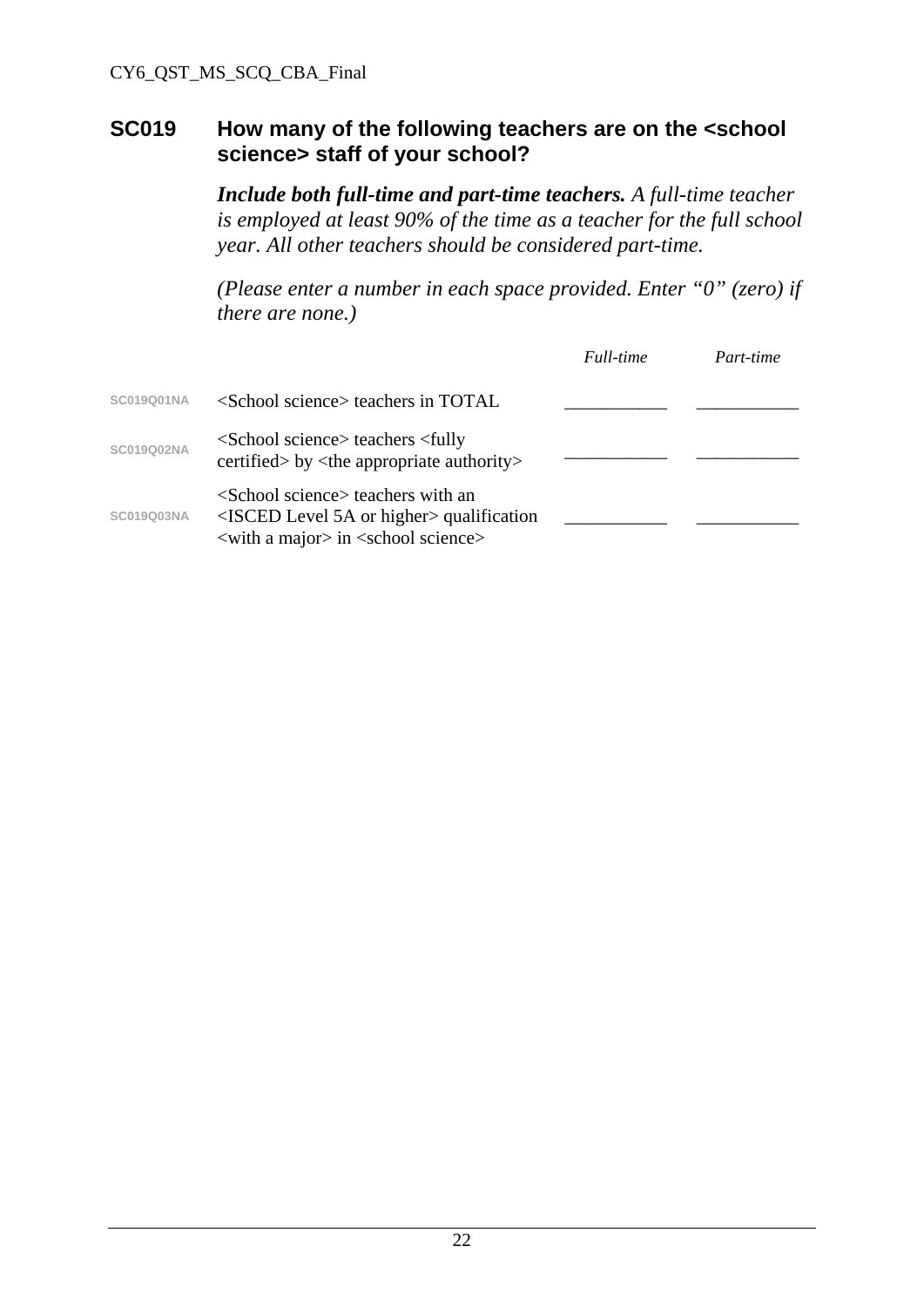#### **SC025 During the last three months, what percentage of teaching staff in your school has attended a programme of professional development?**

*A programme of professional development here is a formal programme designed to enhance teaching skills or pedagogical practices. It may or may not lead to a recognised qualification. The programme must last for at least one day in total and have a focus on teaching and education.* 

*(Please move the slider to the appropriate percentage. If none of your teachers participated in any professional development activities select "0" (zero).)* 

**SC025Q01NA** All teaching staff at your school



**SC025Q02NA** Science teaching staff at your school

Slider bar: parking position, "0-100"; step=1.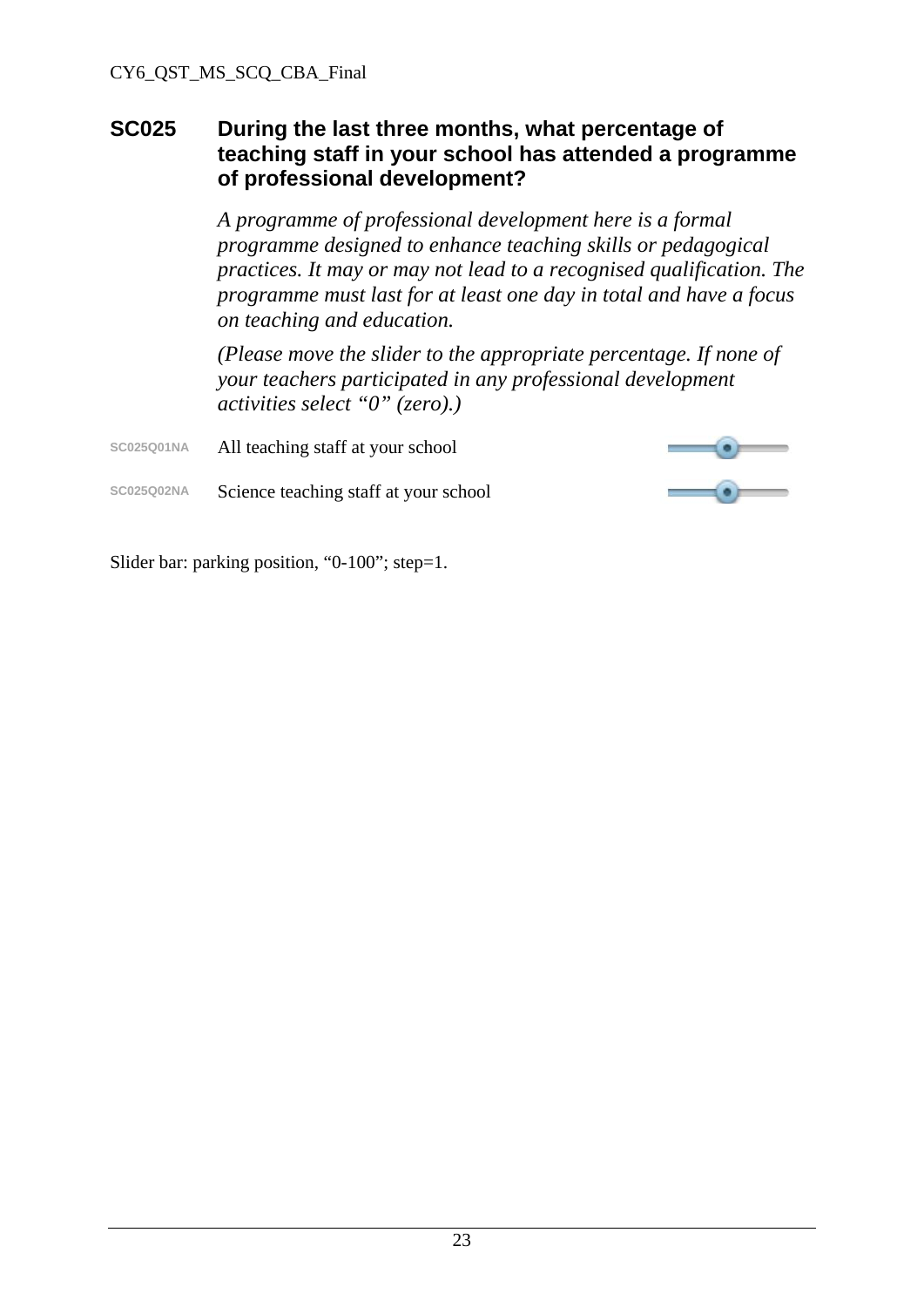### **SC027 Which of the following types of in-house professional development exist at your school?**

|                   |                                                                                                                               | Yes | No |
|-------------------|-------------------------------------------------------------------------------------------------------------------------------|-----|----|
| <b>SC027Q01NA</b> | The teachers in our school cooperate by exchanging<br>ideas or material when teaching specific units or series<br>of lessons. |     |    |
| <b>SC027Q02NA</b> | Our school invites specialists to conduct in-service<br>training for teachers.                                                |     |    |
| <b>SC027Q03NA</b> | Our school organises in-service workshops which deal<br>with specific issues that our school faces.                           |     |    |
| <b>SC027Q04NA</b> | Our school organises in-service workshops for specific<br>groups of teachers (e.g. newly appointed teachers).                 |     |    |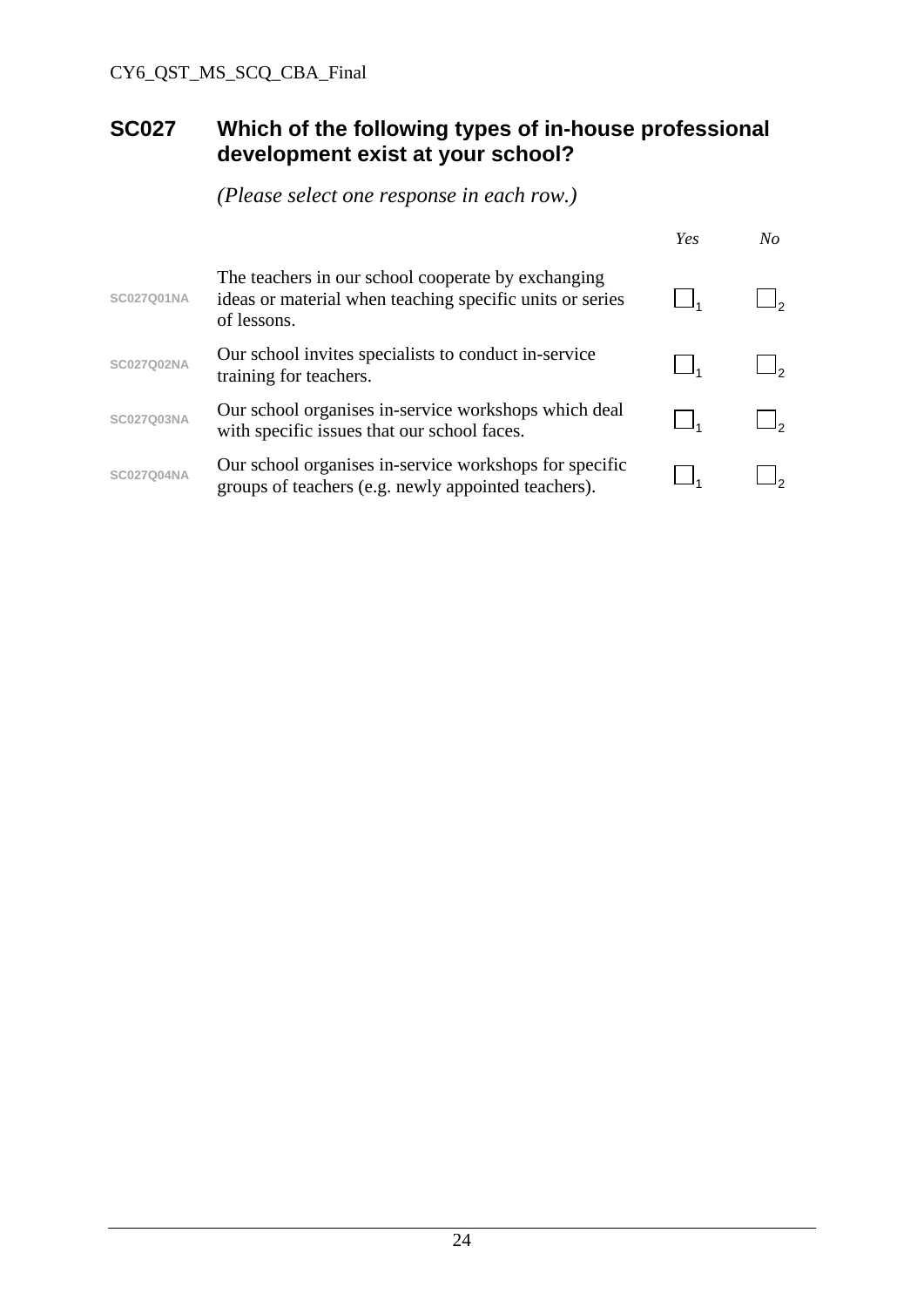## **ASSESSMENT AND EVALUATION**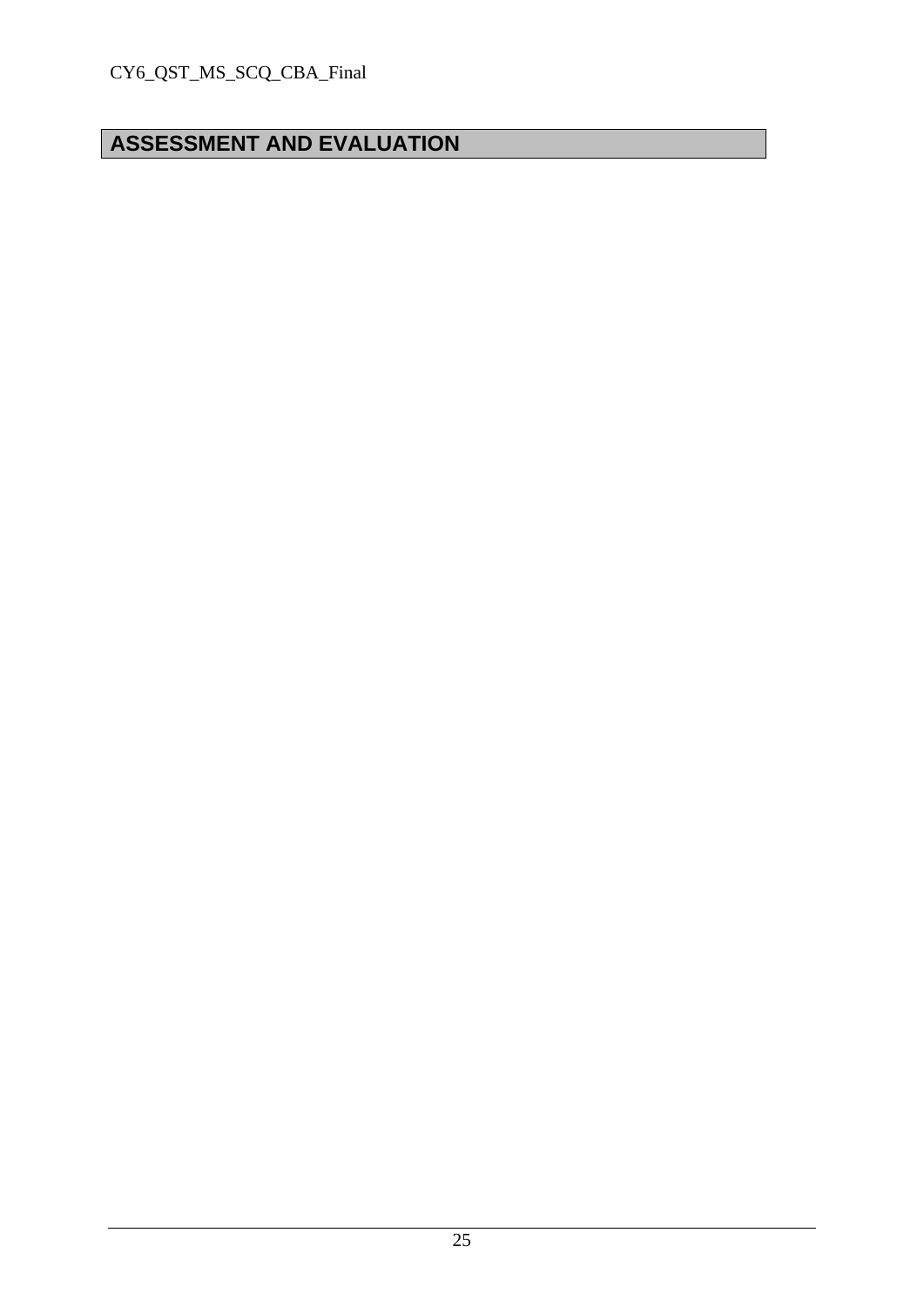#### **SC032 During <the last academic year>, have any of the following methods been used to monitor the practice of teachers at your school?**

|                   |                                                                                 | Yes | No |
|-------------------|---------------------------------------------------------------------------------|-----|----|
| SC032Q01TA        | Tests or assessments of student achievement                                     |     |    |
| <b>SC032Q02TA</b> | Teacher peer review (of lesson plans, assessment<br>instruments, lessons)       |     |    |
| SC032Q03TA        | Principal or senior staff observations of lessons                               |     |    |
| <b>SC032Q04TA</b> | Observation of classes by inspectors or other persons<br>external to the school |     |    |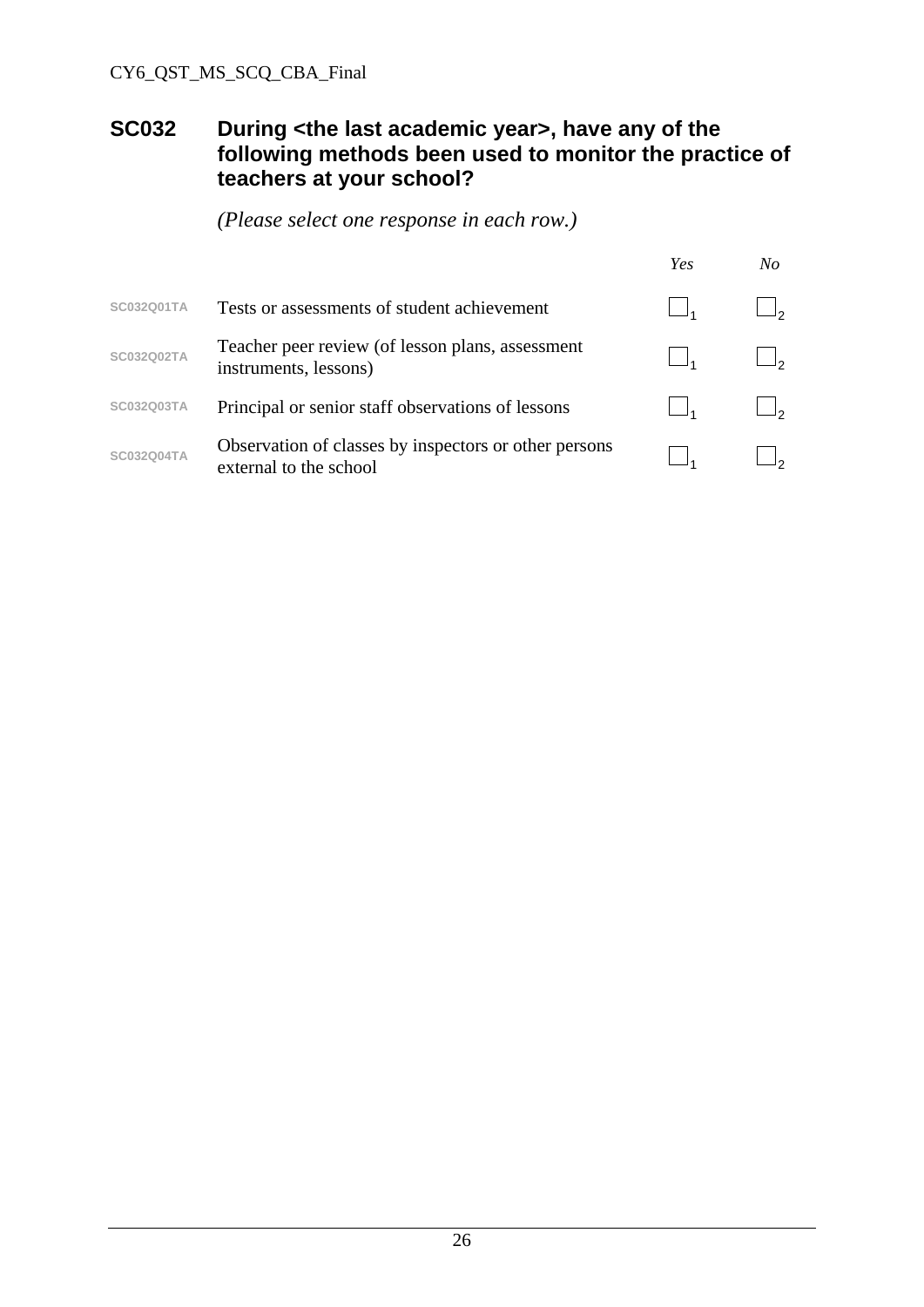#### **SC034 Generally, in your school, how often are students in <national modal grade for 15-year-olds> assessed using the following methods?**

*(If you need further explanation of the term "<standardised tests>", please use the help button.)* 

*(Please select one response in each row.)*

|                   |                                                                                                                                                                                                    | Never | $1 - 2$<br>times a<br>year | $3 - 5$<br>times a<br>year | Monthly | More<br>than<br>once a<br>month |
|-------------------|----------------------------------------------------------------------------------------------------------------------------------------------------------------------------------------------------|-------|----------------------------|----------------------------|---------|---------------------------------|
| <b>SC034O01NA</b> | Mandatory <standardised<br>tests&gt;, e.g. <math>\langle</math> country specific<br/>examples</standardised<br>                                                                                    |       |                            |                            |         |                                 |
| SC034Q02NA        | Non-mandatory <standardised<br><math>tests</math> (e.g. publicly or<br/>commercial available<br/>standardised test material like<br/><country example="" specific="">)</country></standardised<br> |       |                            |                            |         |                                 |
| SC034Q03TA        | Teacher-developed tests                                                                                                                                                                            |       |                            |                            |         |                                 |
| <b>SC034Q04TA</b> | Teachers' judgmental ratings                                                                                                                                                                       |       |                            |                            |         |                                 |
|                   |                                                                                                                                                                                                    |       |                            |                            |         |                                 |

Help button <Standardised tests> are consistent in design, content, administration and scoring. Results can be compared across students and schools.

This is a filter question:

If either SC034Q01NA, or SC034Q02TA, or SC034Q03TA is larger than 1 ("never"), then respondents answer SC035.

Else respondents skip the question on the use of test results and proceed to SC036.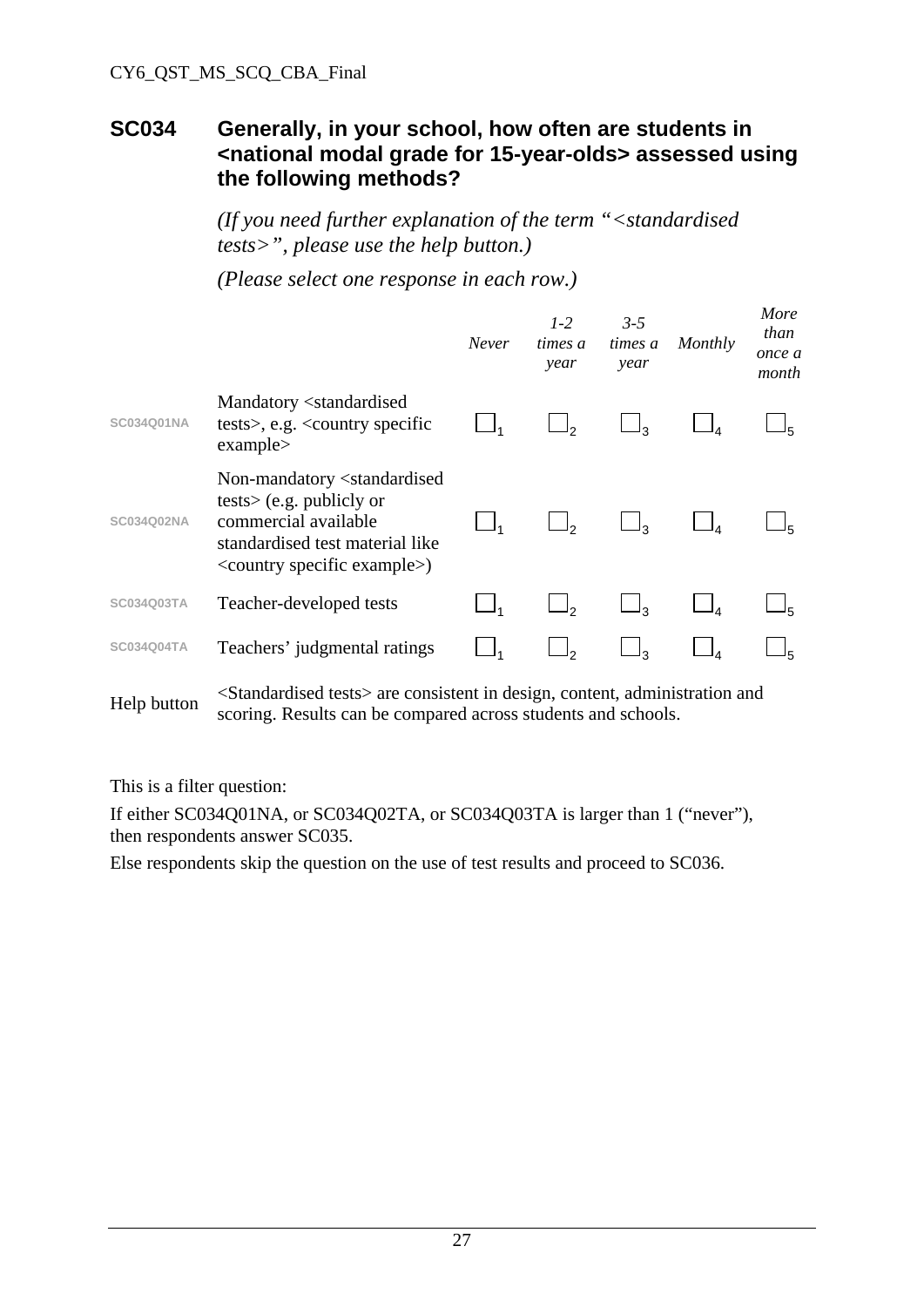#### CY6\_QST\_MS\_SCQ\_CBA\_Final

This is a filtered question:

Only if SC034Q01NA, or SC034Q02TA, or SC034Q03TA is larger than 1 ("never"). Else proceed to SC036.

#### **SC035 In your school, are <standardised tests> and/or teacherdeveloped tests of students in <national modal grade for 15-year-olds> used for any of the following purposes?**

*(If you need further explanation of the term "<standardised tests>", please use the help button.)* 

*(Please select either "yes" or "no" to indicate the use of <standardised tests> and teacher-developed tests for each of the specified purposes.)* 

|                  |                                                                                       | $<$ Standardised<br>tests        |                     | Teacher-<br>developed tests |                     |
|------------------|---------------------------------------------------------------------------------------|----------------------------------|---------------------|-----------------------------|---------------------|
|                  |                                                                                       | Yes                              | N <sub>O</sub>      | Yes                         | N <sub>O</sub>      |
| SC035Q01N        | To guide students' learning                                                           | $\Box_1$                         | $\Box_2$            |                             | $\Box_2$            |
| SC035Q02T        | To inform parents about their child's<br>progress                                     | $\_$                             | $\Box$ <sub>2</sub> |                             | $\Box$ <sub>2</sub> |
| SC035Q03T        | To make decisions about students'<br>retention or promotion                           | $\Box_1$                         | $\Box$ <sub>2</sub> |                             | $\Box$ <sub>2</sub> |
| SC035Q04T        | To group students for instructional<br>purposes                                       | $\_$                             | $\Box$ ,            |                             |                     |
| SC035Q05T        | To compare the school to <district or<br="">national&gt; performance</district>       | $\sqcup_{\scriptscriptstyle{1}}$ | $\Box_2$            |                             |                     |
| SC035Q06T        | To monitor the school's progress from<br>year to year                                 | $\Box_1$                         | $\Box_2$            | $\Box_1$                    |                     |
| SC035Q07T        | To make judgements about teachers'<br>effectiveness                                   | $\Box_1$                         | $\Box$ <sub>2</sub> | $\Box_1$                    | $\Box$ <sub>2</sub> |
| SC035Q08T        | To identify aspects of instruction or the<br>curriculum that could be improved        |                                  | $\Box_2$            |                             | $\Box$              |
| <b>SC035Q09N</b> | To adapt teaching to the students' needs                                              |                                  | $\Box$ <sub>2</sub> |                             | $\Box$              |
| SC035Q10T        | To compare the school with other schools                                              |                                  | $\Box$              |                             |                     |
| SC035Q11N        | To award certificates to students                                                     | $\Box_1$                         | $\mathbb{L}_2$      |                             |                     |
|                  | The term <standardised tests=""> includes standardised mandatory tests</standardised> |                                  |                     |                             |                     |

Help button (mandated e.g. by national, state or district authorities) as well as standardised non-mandatory tests (e.g. publicly or commercially available standardised test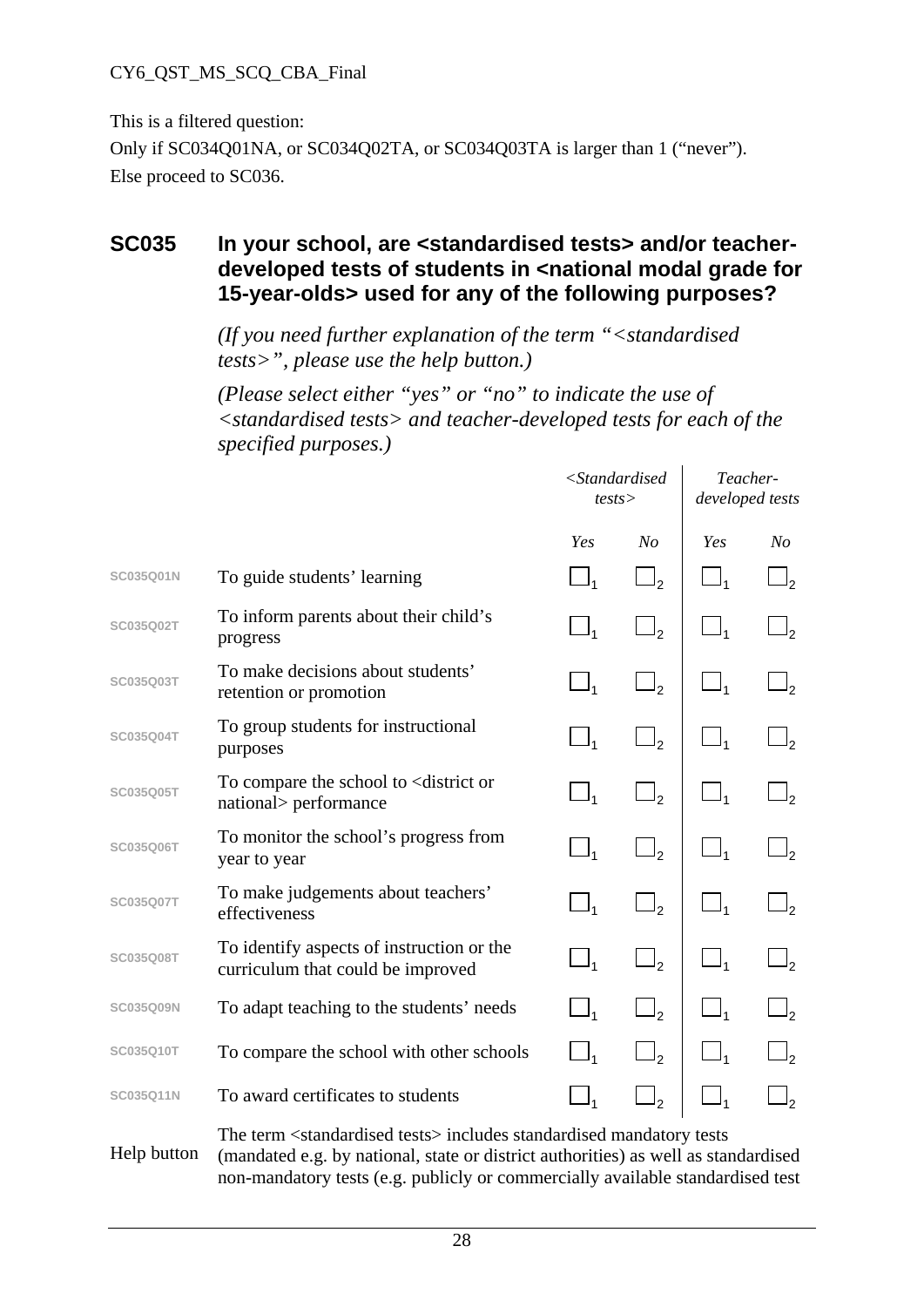#### CY6\_QST\_MS\_SCQ\_CBA\_Final

material). These tests are consistent in design, content, administration and scoring. Results can be compared across students and schools.

Table of drop down menus, each providing answering options "yes" and "no".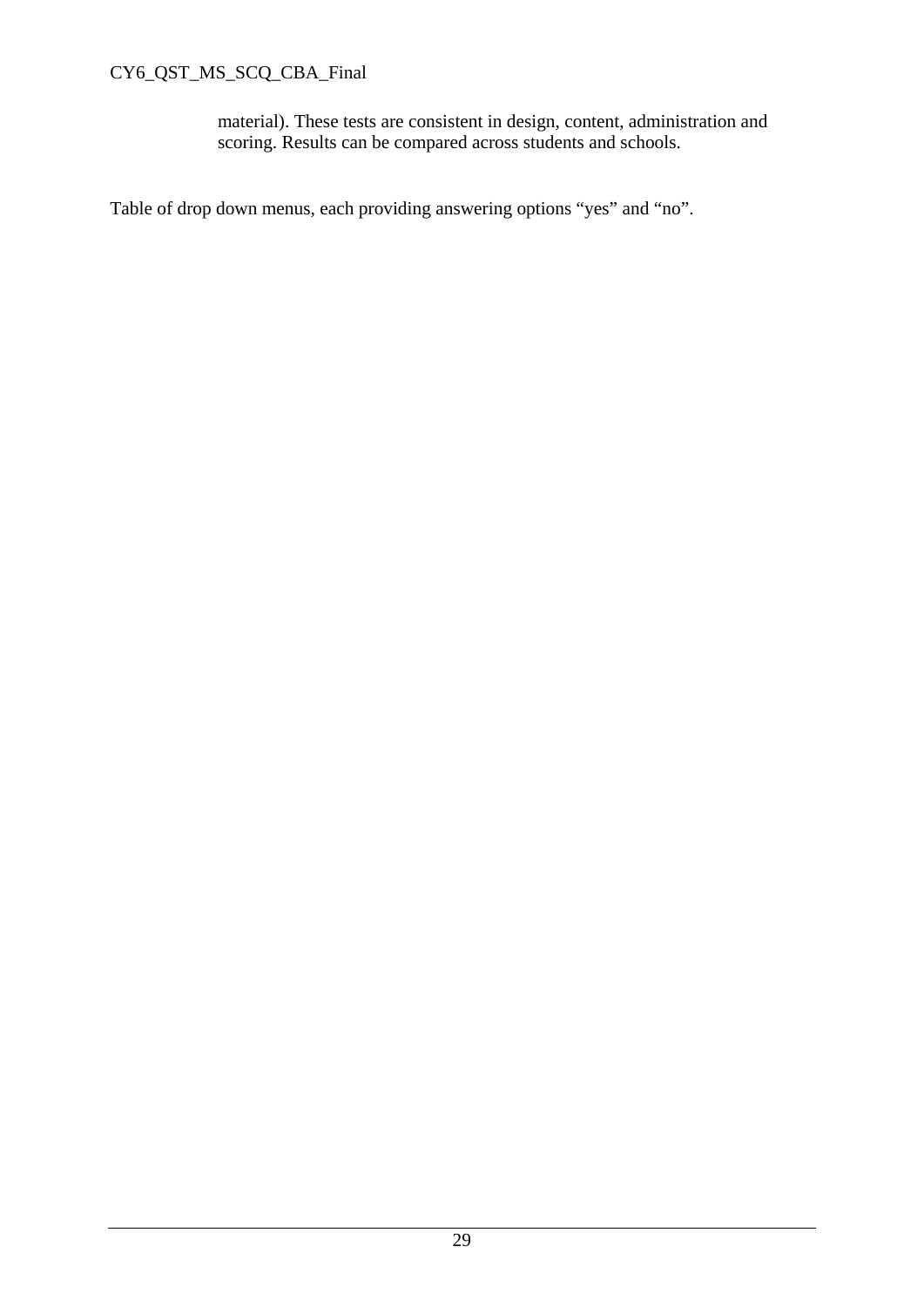#### **SC036 In your school, are achievement data used in any of the following <accountability procedures>?**

*Achievement data include aggregated school or grade-level test scores or grades, or graduation rates.* 

|                   |                                                                          | Yes | N o |
|-------------------|--------------------------------------------------------------------------|-----|-----|
| SC036Q01TA        | Achievement data are posted publicly (e.g. in the<br>media)              |     |     |
| SC036Q02TA        | Achievement data are tracked over time by an<br>administrative authority |     |     |
| <b>SC036Q03NA</b> | Achievement data are provided directly to parents                        |     |     |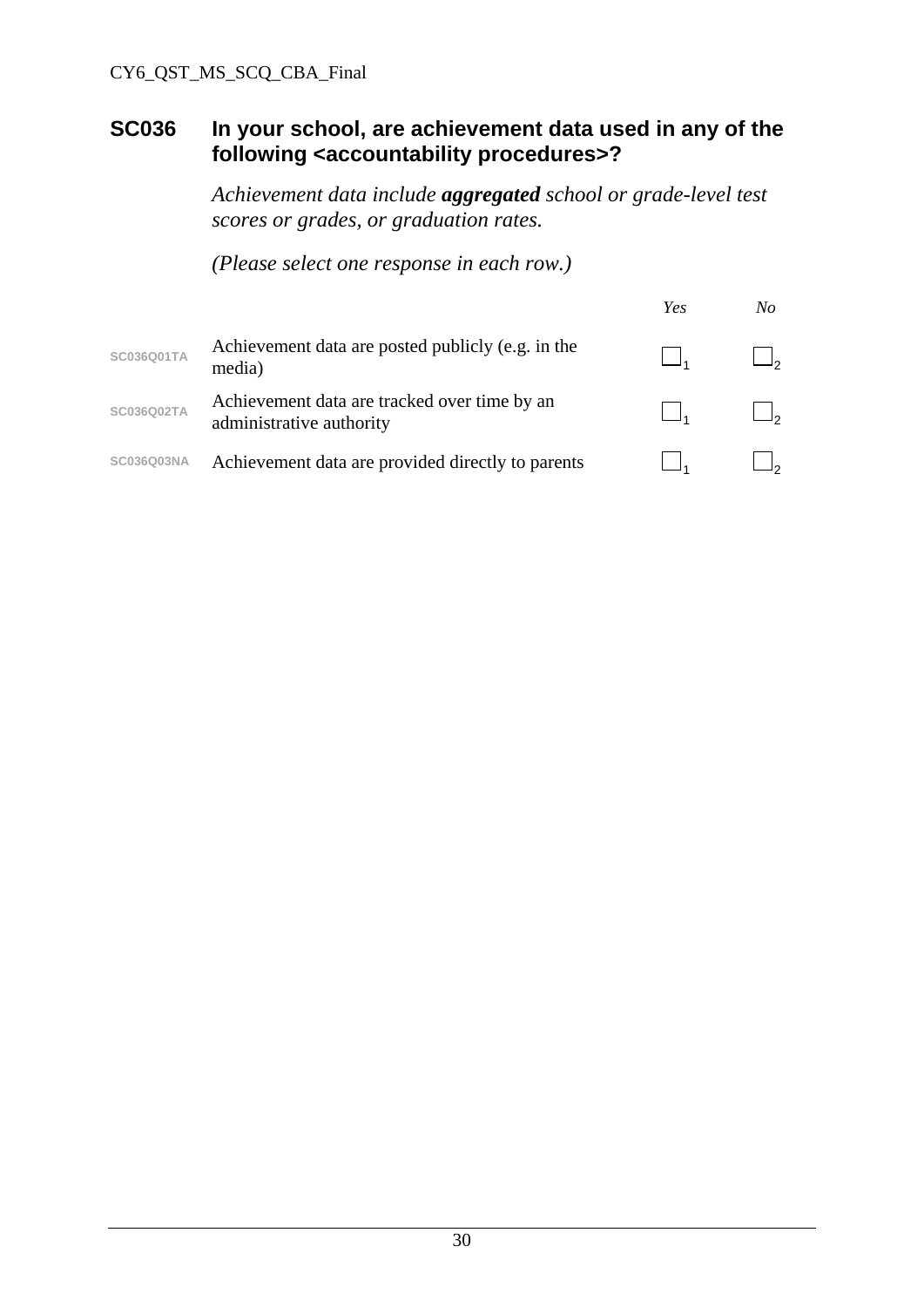#### **SC037 Do the following arrangements aimed at quality assurance and improvements exist in your school and where do they come from?**

*(If you need further explanation of the term "internal school evaluation" or "external school evaluation", please use the help button.)* 

*(Please select one response in each row.)* 

|                   |                                                                                                                                                                                                                                  | Yes, this is<br>mandatory,<br>e.g. based<br>on district<br>or ministry<br>policies | Yes, based<br>on school<br>initiative | N <sub>o</sub> |
|-------------------|----------------------------------------------------------------------------------------------------------------------------------------------------------------------------------------------------------------------------------|------------------------------------------------------------------------------------|---------------------------------------|----------------|
| SC037Q01TA        | Internal evaluation/Self-evaluation                                                                                                                                                                                              | $\Box_1$                                                                           |                                       | $\Box_3$       |
| <b>SC037Q02TA</b> | <b>External evaluation</b>                                                                                                                                                                                                       |                                                                                    | $\mathsf{l}_2$                        |                |
| <b>SC037Q03TA</b> | Written specification of the school's<br>curricular profile and educational goals                                                                                                                                                | $\Box_1$                                                                           | $\Box$                                | $\sqcup_3$     |
| SC037Q04TA        | Written specification of student<br>performance standards                                                                                                                                                                        | $\Box_1$                                                                           | $\Box_2$                              | $\sqcup_3$     |
| <b>SC037Q05NA</b> | Systematic recording of data such as<br>teacher or student attendance and<br>professional development                                                                                                                            | $\Box_1$                                                                           | $\Box$                                |                |
| <b>SC037Q06NA</b> | Systematic recording of student test<br>results and graduation rates                                                                                                                                                             | $\Box_1$                                                                           | $\Box$ ,                              | $I_3$          |
| <b>SC037Q07TA</b> | Seeking written feedback from students<br>(e.g. regarding lessons, teachers or<br>resources)                                                                                                                                     | $\Box_1$                                                                           | $\Box_2$                              | $\Box_3$       |
| <b>SC037Q08TA</b> | Teacher mentoring                                                                                                                                                                                                                | $\Box_1$                                                                           | $\Box$ ,                              | $\Box_3$       |
| <b>SC037Q09TA</b> | Regular consultation aimed at school<br>improvement with one or more experts<br>over a period of at least six months                                                                                                             | $\Box_1$                                                                           | $\Box$                                |                |
| <b>SC037Q10NA</b> | Implementation of a standardised policy<br>for science subjects ( <i>i.e.</i> school<br>curriculum with shared instructional<br>materials accompanied by staff<br>development and training)                                      |                                                                                    |                                       | ßِا            |
| Help button       | Internal school evaluation: Evaluation as part of a process controlled by a<br>school in which the school defines which areas are judged; the evaluation may<br>be conducted by members of the school or by persons/institutions |                                                                                    |                                       |                |

commissioned by the school.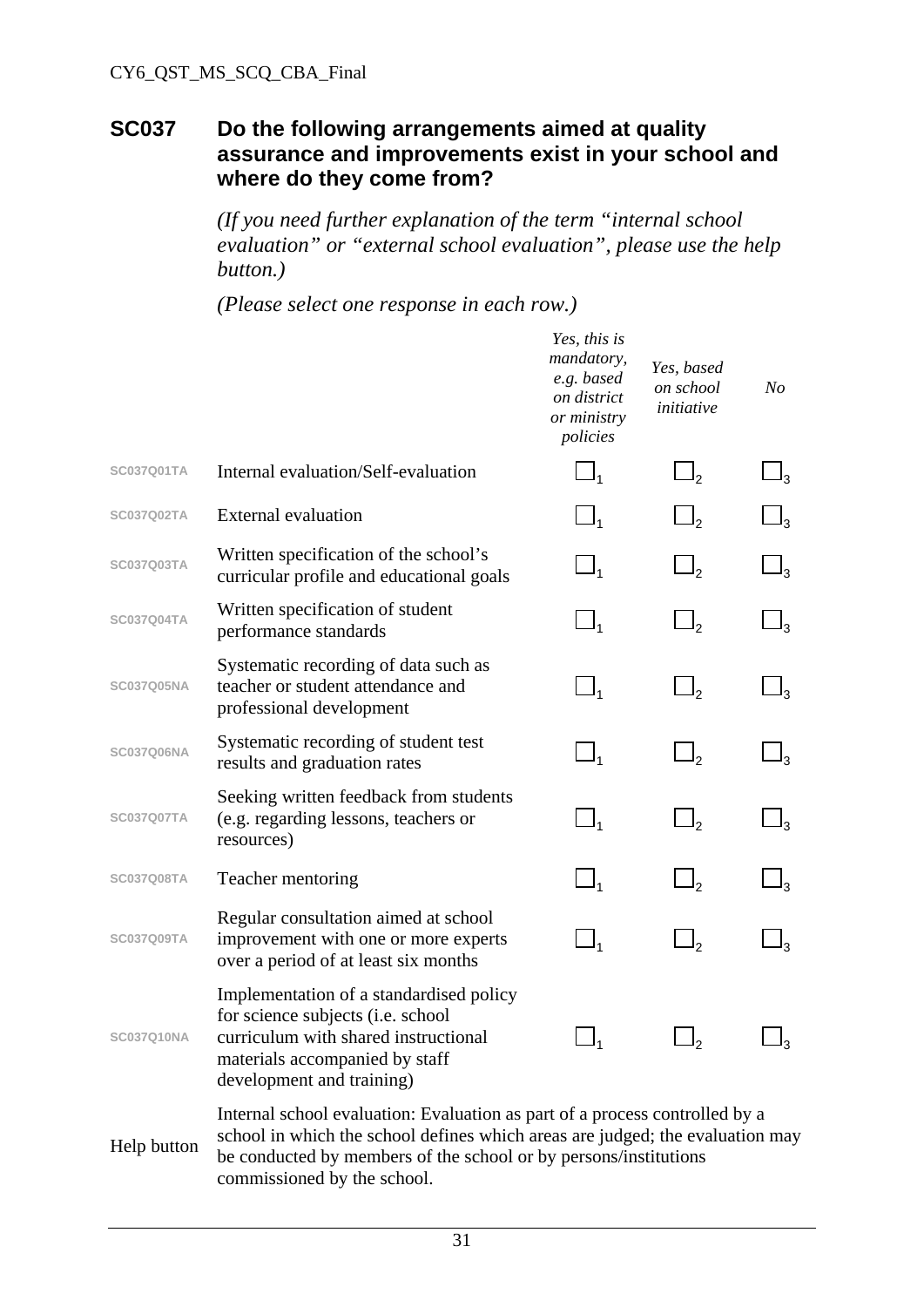Help button External school evaluation: Evaluation as part of a process controlled and headed by an external body. The school does not define the areas which are judged.

This is a filter question:

If SC037Q01TA is "Yes, this is mandatory, e.g. based on district or ministry policies" or "Yes, based on school initiative" then respondents answer additional questions on internal evaluation (SC040).

Else proceed to questions on external evaluation (SC041) if SC037Q02TA is "Yes, this is mandatory, e.g. based on district or ministry policies" or "Yes, based on school initiative".

Else skip all evaluation items and proceed to SC5info.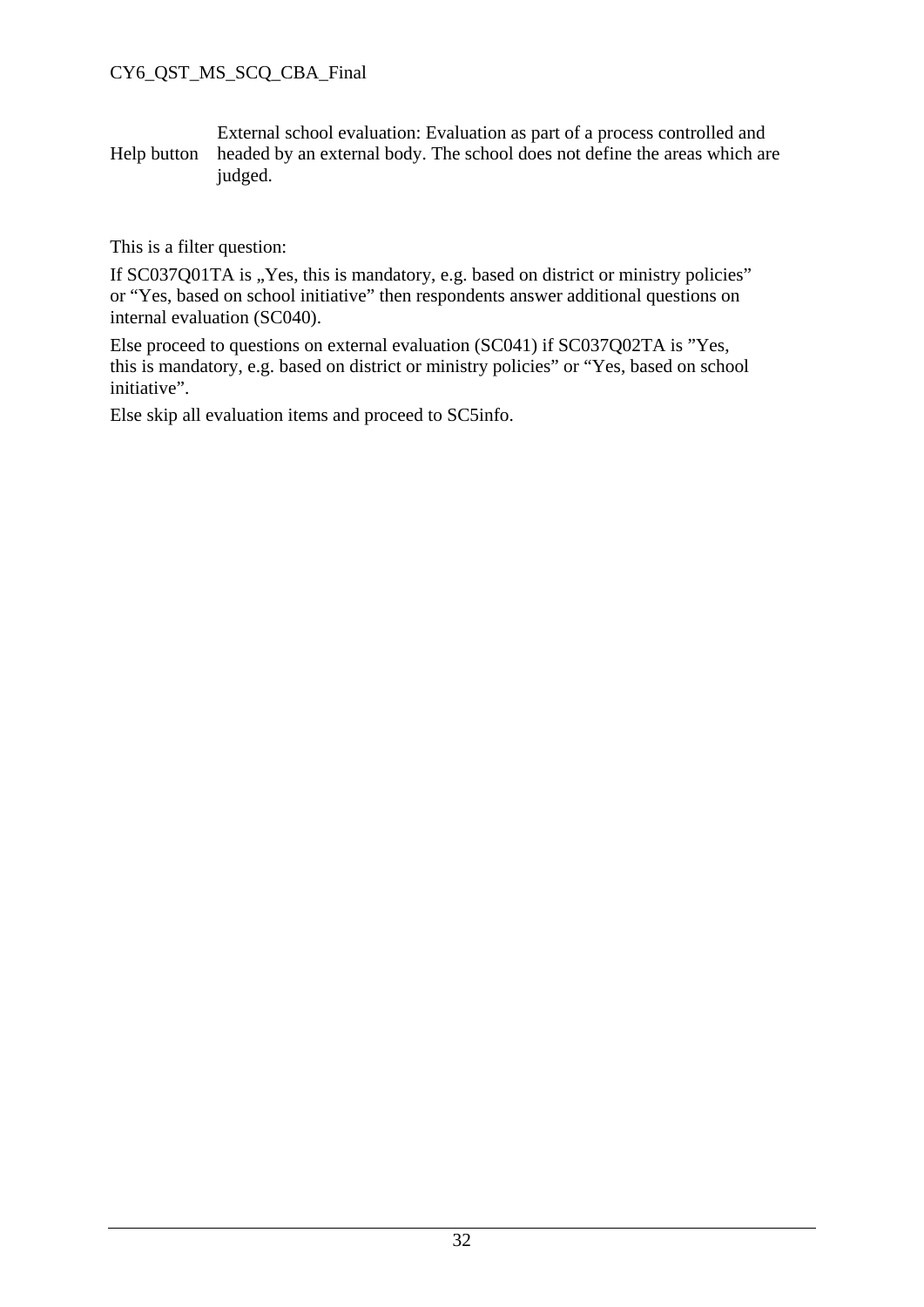#### CY6\_QST\_MS\_SCQ\_CBA\_Final

This is a filtered question:

Only if SC037Q01NA is "Yes, this is mandatory, e.g. based on district or ministry policies" or "Yes, based on school initiative".

Else proceed to questions on external evaluation (SC041) if SC037Q0bNA is "Yes, this is mandatory, e.g. based on district or ministry policies" or "Yes, based on school initiative".

Else proceed to SC042.

#### **SC040 Based on your last internal school evaluation results, did your school implement any measures in the following areas?**

*(If you need further explanation of the term "internal school evaluation", please use the help button.)* 

*(Please select one response in each row.)*

|                   |                                                                              | Yes      | No, because<br>results were<br>satisfactory | No, for<br>other<br>reasons |
|-------------------|------------------------------------------------------------------------------|----------|---------------------------------------------|-----------------------------|
| <b>SC040Q02NA</b> | Educational staff (e.g. workload,<br>personal requirements, qualifications)  | $\_$     | $\mathcal{L}$                               |                             |
| <b>SC040Q03NA</b> | Implementation of the curriculum                                             | $\Box_1$ | l,                                          | ┙╕                          |
| <b>SC040Q05NA</b> | Quality of teaching and learning                                             | $\Box_1$ | $\Box$                                      | $\Box_3$                    |
| <b>SC040Q11NA</b> | Parental engagement in school                                                | $\Box_1$ | $\Box$ <sub>2</sub>                         | $\Box_3$                    |
| <b>SC040Q12NA</b> | Teacher professional development                                             | $\Box_1$ |                                             | $\Box_3$                    |
| <b>SC040Q15NA</b> | Student achievement                                                          | $\Box_1$ | $\Box$                                      | $\sqcup_{3}$                |
| SC040Q16NA        | Students' cross-curricular<br>competencies                                   | $\Box_1$ |                                             |                             |
| <b>SC040Q17NA</b> | Equity in school                                                             |          |                                             |                             |
|                   | Integral colored evidentian. Evidentian company of a nucleon controlled by a |          |                                             |                             |

Help button Internal school evaluation: Evaluation as part of a process controlled by a school in which the school defines which areas are judged; the evaluation may be conducted by members of the school or by persons/institutions commissioned by the school.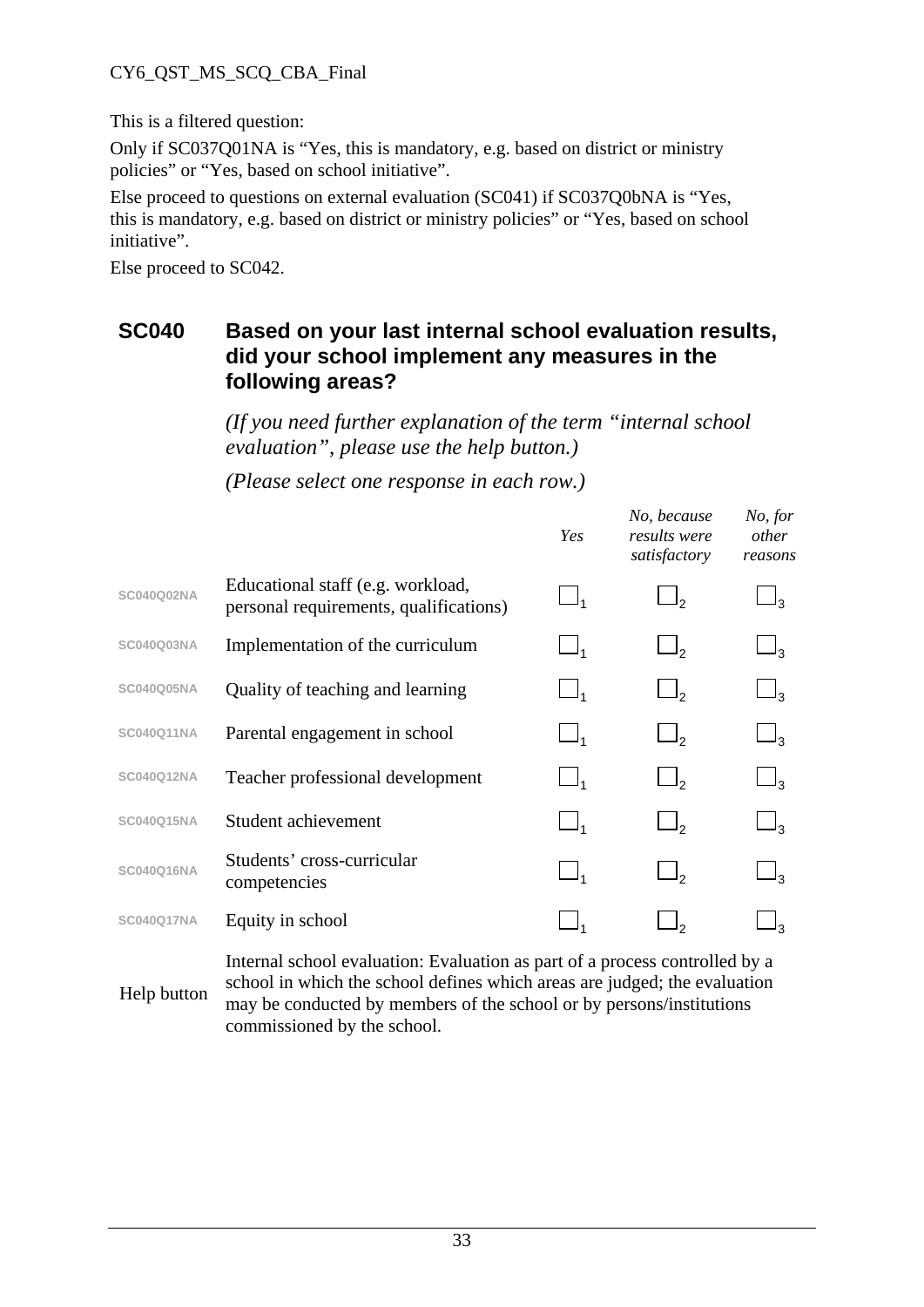#### CY6\_QST\_MS\_SCQ\_CBA\_Final

This is a filtered question:

Only if SC037Q01NA is "Yes, this is mandatory, e.g. based on district or ministry policies" or "Yes, based on school initiative".

Else proceed to SC042.

#### **SC041 Thinking about the last external evaluation in your school: do the following statements apply?**

*(If you need further explanation of the term "external school evaluation", please use the help button.)* 

*(Please select one response in each row.)* 

|                   |                                                                                               | Yes | No |
|-------------------|-----------------------------------------------------------------------------------------------|-----|----|
| <b>SC041Q01NA</b> | The results of external evaluations led to changes in<br>school policies.                     |     |    |
| SC041Q03NA        | We used the data to plan specific action for school<br>development.                           |     |    |
| <b>SC041Q04NA</b> | We used the data to plan specific action for the<br>improvement of teaching.                  |     |    |
| <b>SC041Q05NA</b> | We put measures derived from the results of external<br>evaluations into practice promptly.   |     |    |
| <b>SC041Q06NA</b> | The impetus triggered by the external evaluation<br>"disappeared" very quickly at our school. |     |    |
|                   |                                                                                               |     |    |

Help button External school evaluation: Evaluation as part of a process controlled and headed by an external body. The school does not define the areas which are judged.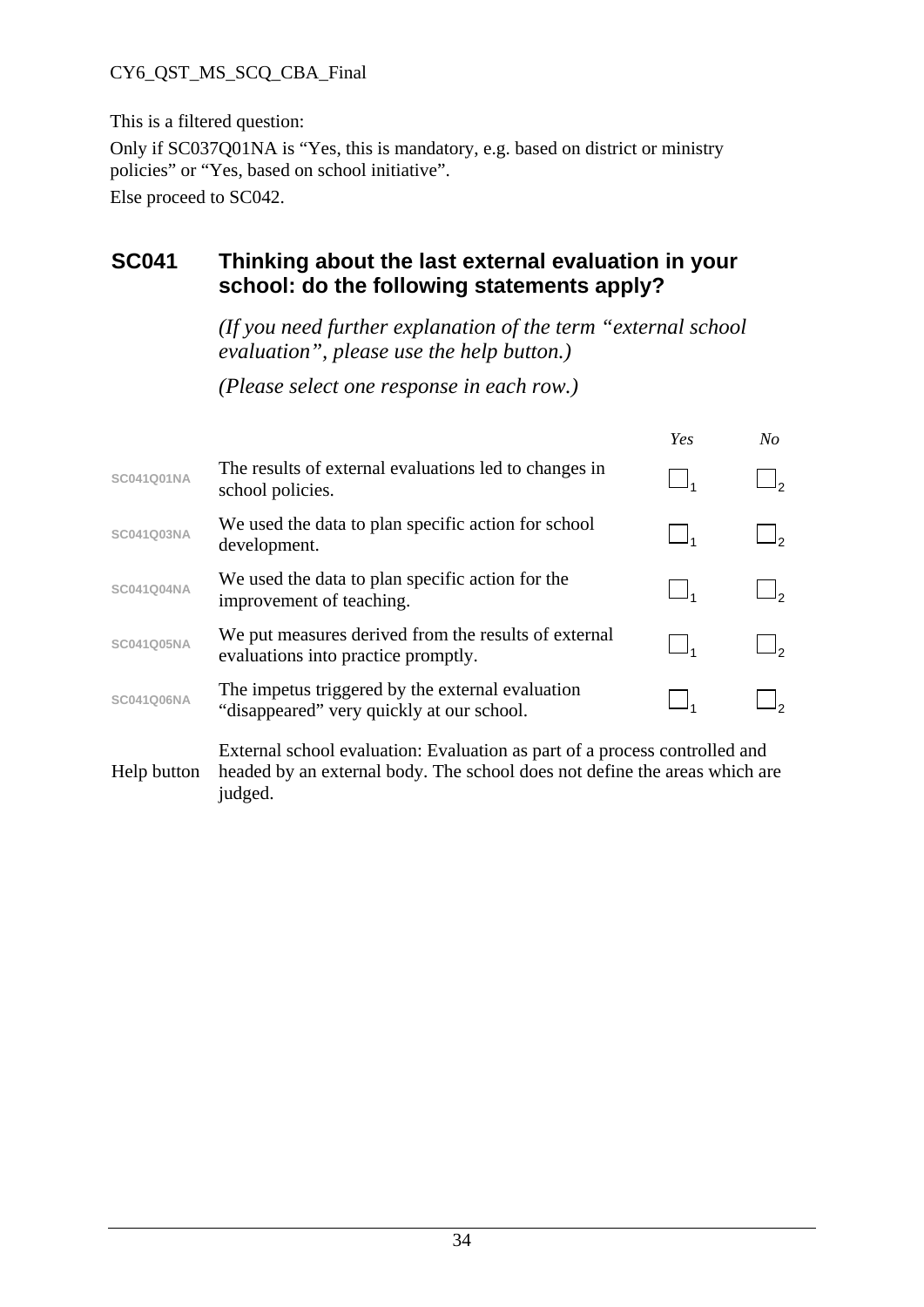## **TARGETED GROUPS**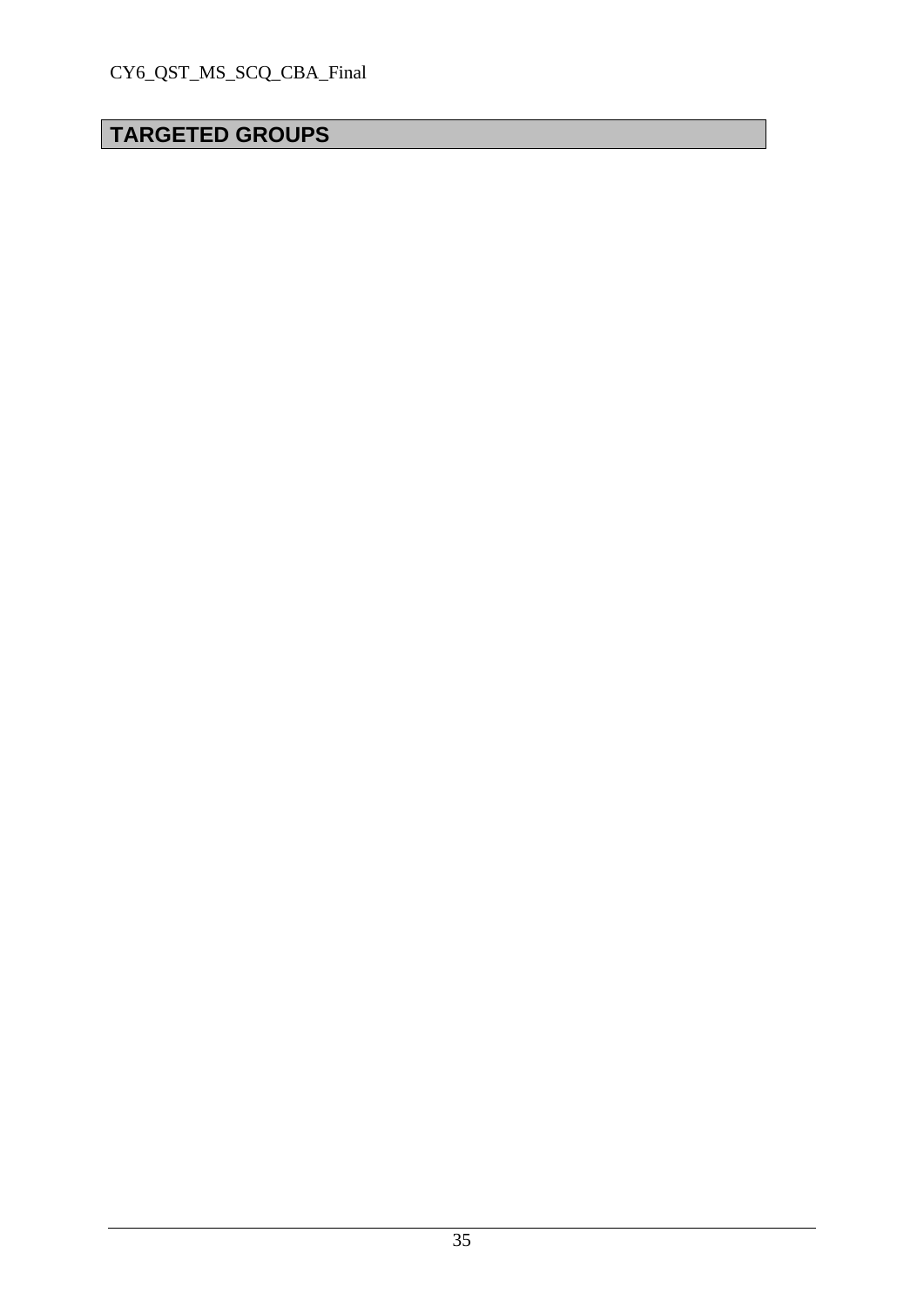#### **SC042** *Some schools organise instruction differently for students with different abilities.*

#### **What is your school's policy about this for students in <national modal grade for 15-year-olds>?**

|                   |                                                            | For all<br>subjects | For some<br>subjects | Not for<br>any<br>subjects |
|-------------------|------------------------------------------------------------|---------------------|----------------------|----------------------------|
| <b>SC042Q01TA</b> | Students are grouped by ability into<br>different classes. |                     |                      |                            |
| <b>SC042Q02TA</b> | Students are grouped by ability within their<br>classes.   |                     |                      |                            |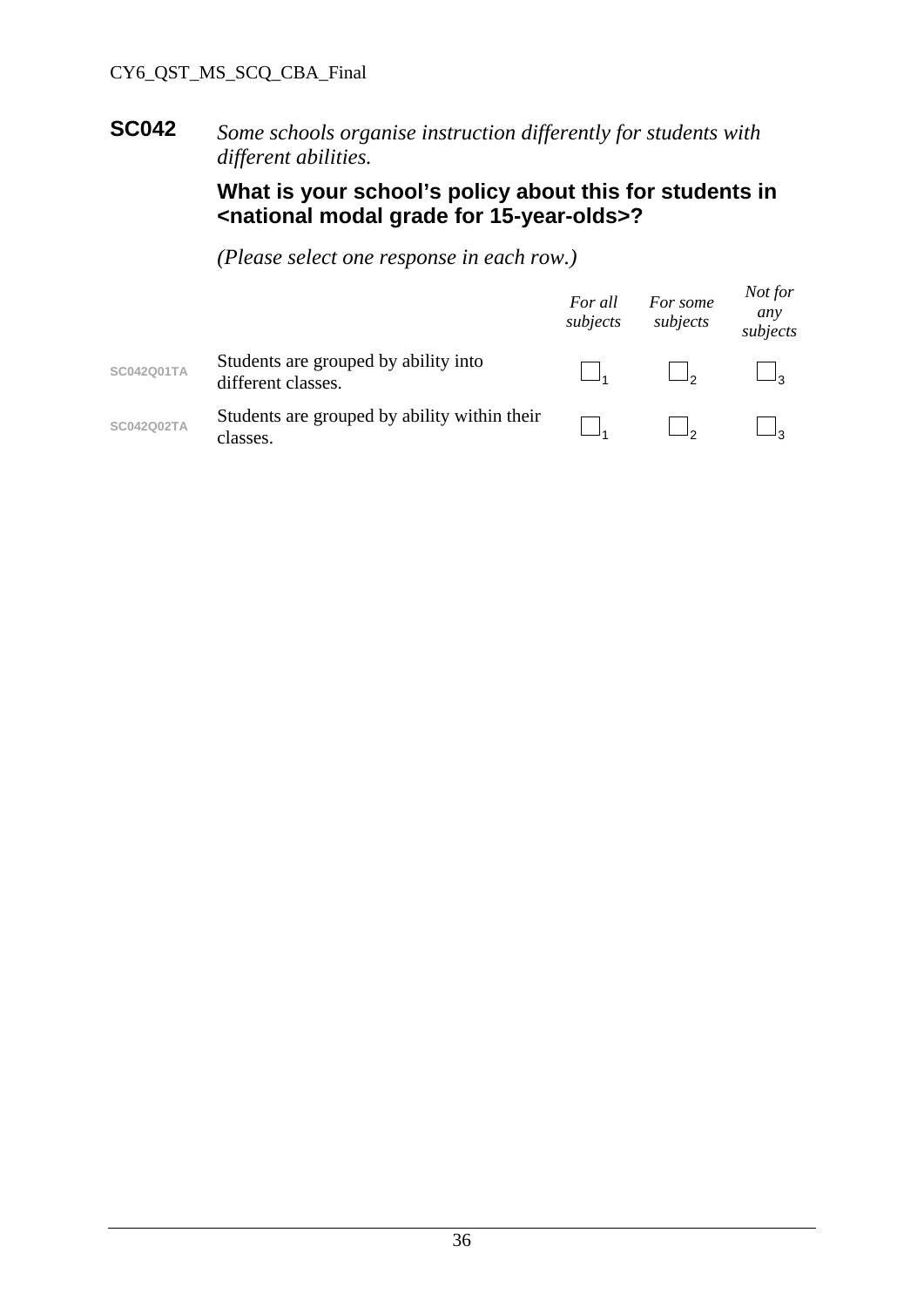#### **SC048 Please estimate the percentage of students in <national modal grade for 15-year-olds> at your school who have the following characteristics.**

*(Please consider that students may fall into multiple categories.) (Please move the slider to the appropriate percentage.)* 

|                   |                                                                                                                        | $0\%$ | 100% |
|-------------------|------------------------------------------------------------------------------------------------------------------------|-------|------|
| <b>SC048Q01NA</b> | Students whose <heritage language=""> is different from<br/><math>\epsilon</math> <test language=""></test></heritage> |       |      |
| SC048Q02NA        | Students with special needs                                                                                            |       |      |
| SC048Q03NA        | Students from socioeconomically disadvantaged<br>homes                                                                 |       |      |

Slider bar: parking position, 0-100%; step=1.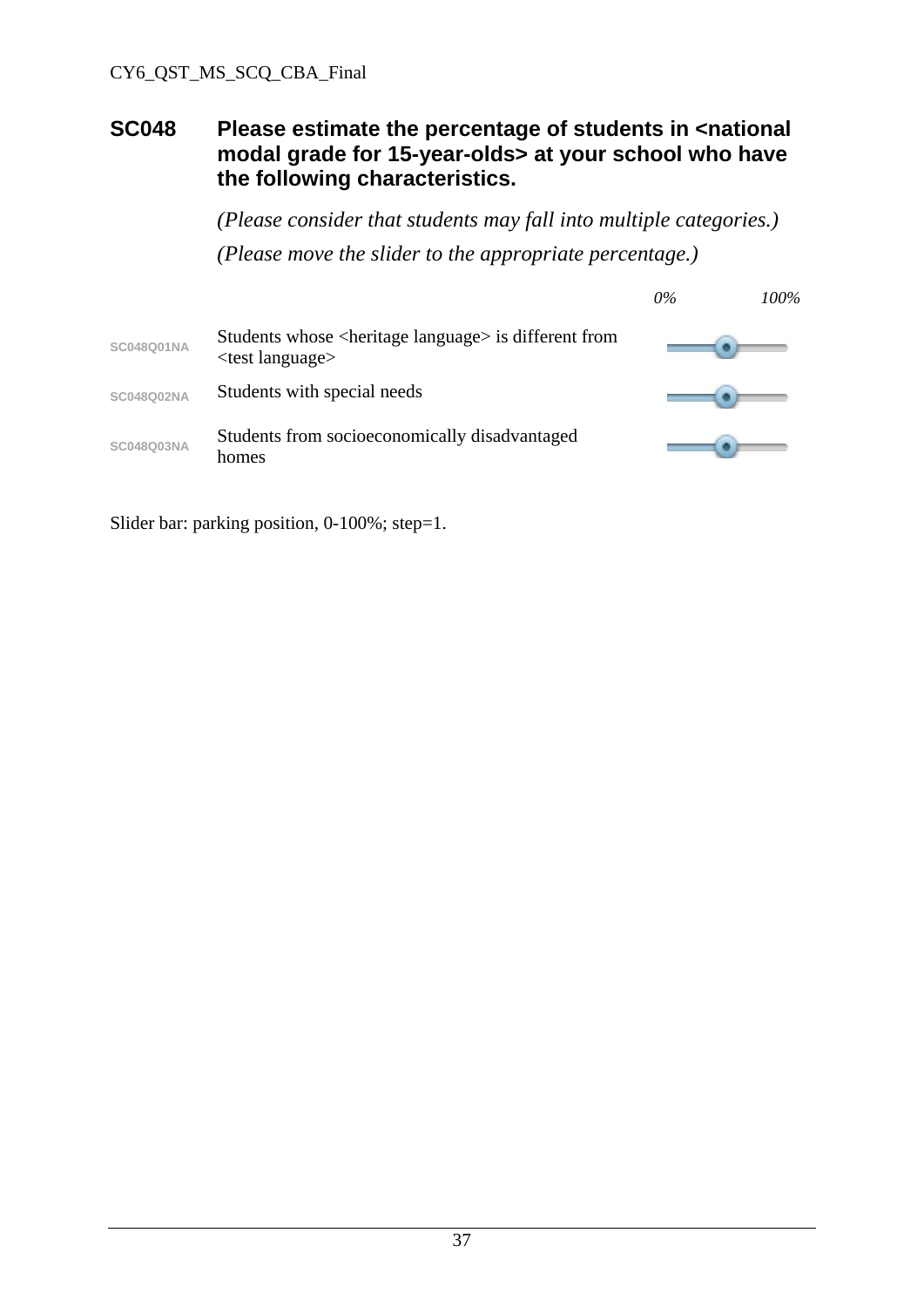## **SCHOOL CLIMATE**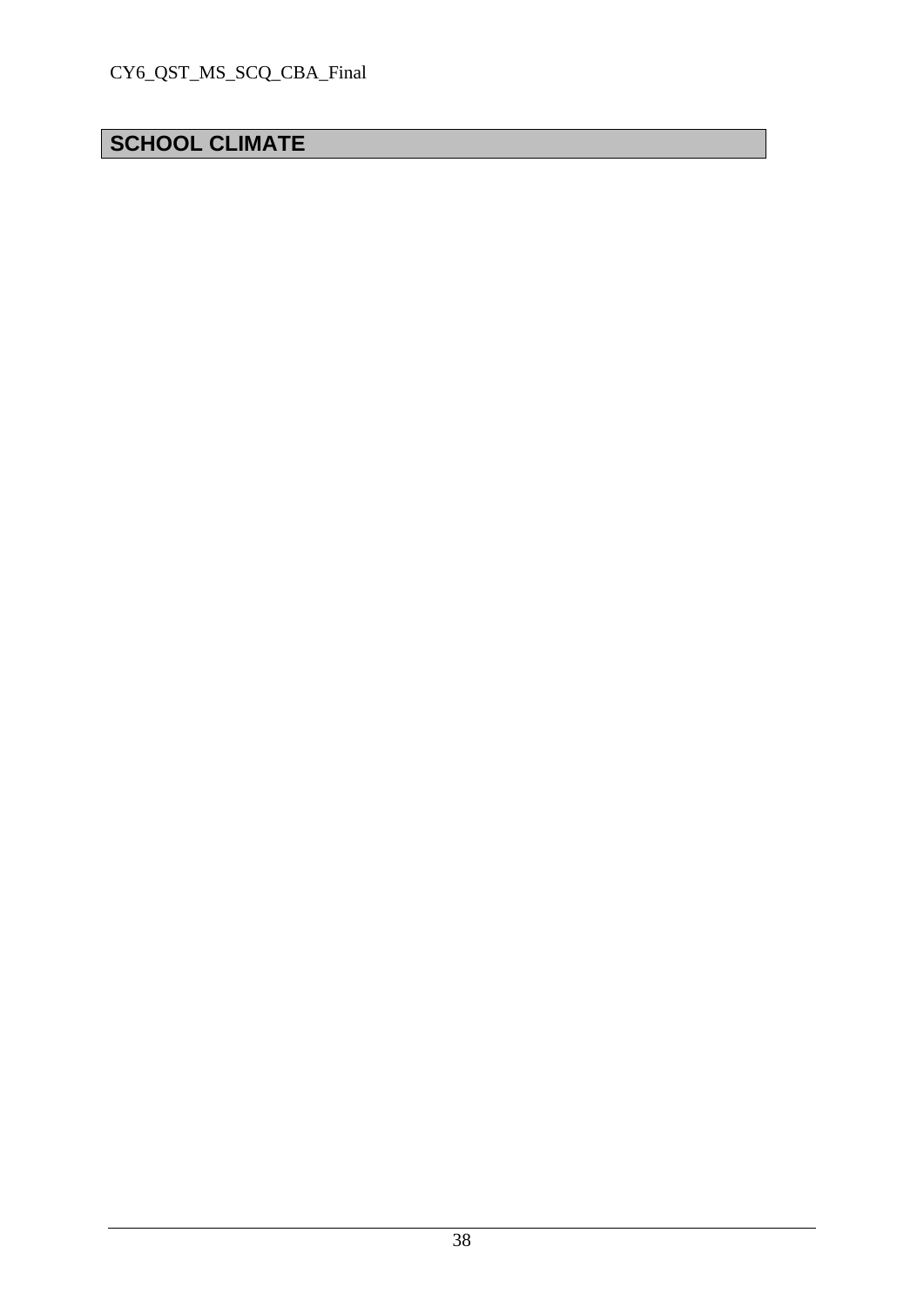#### **SC061 In your school, to what extent is the learning of students hindered by the following phenomena?**

|                   |                                                     | Not at<br>all | Very<br>little | To<br>some<br>extent | A lot |
|-------------------|-----------------------------------------------------|---------------|----------------|----------------------|-------|
| SC061Q01TA        | Student truancy                                     |               | $\Box$         | $\Box_3$             |       |
| <b>SC061Q02TA</b> | Students skipping classes                           |               | $\Box$         | $\Box_3$             |       |
| SC061Q03TA        | Students lacking respect for teachers               |               | $\Box$         | $\Box_3$             |       |
| <b>SC061Q04TA</b> | Student use of alcohol or illegal drugs             |               | $\mathsf{I}_2$ | ج ل                  |       |
| <b>SC061Q05TA</b> | Students intimidating or bullying other<br>students |               | $\Box$         | $\Box_3$             |       |
| <b>SC061Q06TA</b> | Teachers not meeting individual<br>students' needs  | $\Box$        | $\Box$         | $\Box_3$             |       |
| <b>SC061Q07TA</b> | Teacher absenteeism                                 |               | $\Box$         | $\Box_3$             |       |
| SC061Q08TA        | Staff resisting change                              |               |                |                      |       |
| SC061Q09TA        | Teachers being too strict with students             |               | $\overline{2}$ | $\mathsf{l}_3$       |       |
| SC061Q10TA        | Teachers not being well prepared for<br>classes     |               |                | $\vert$ 3            |       |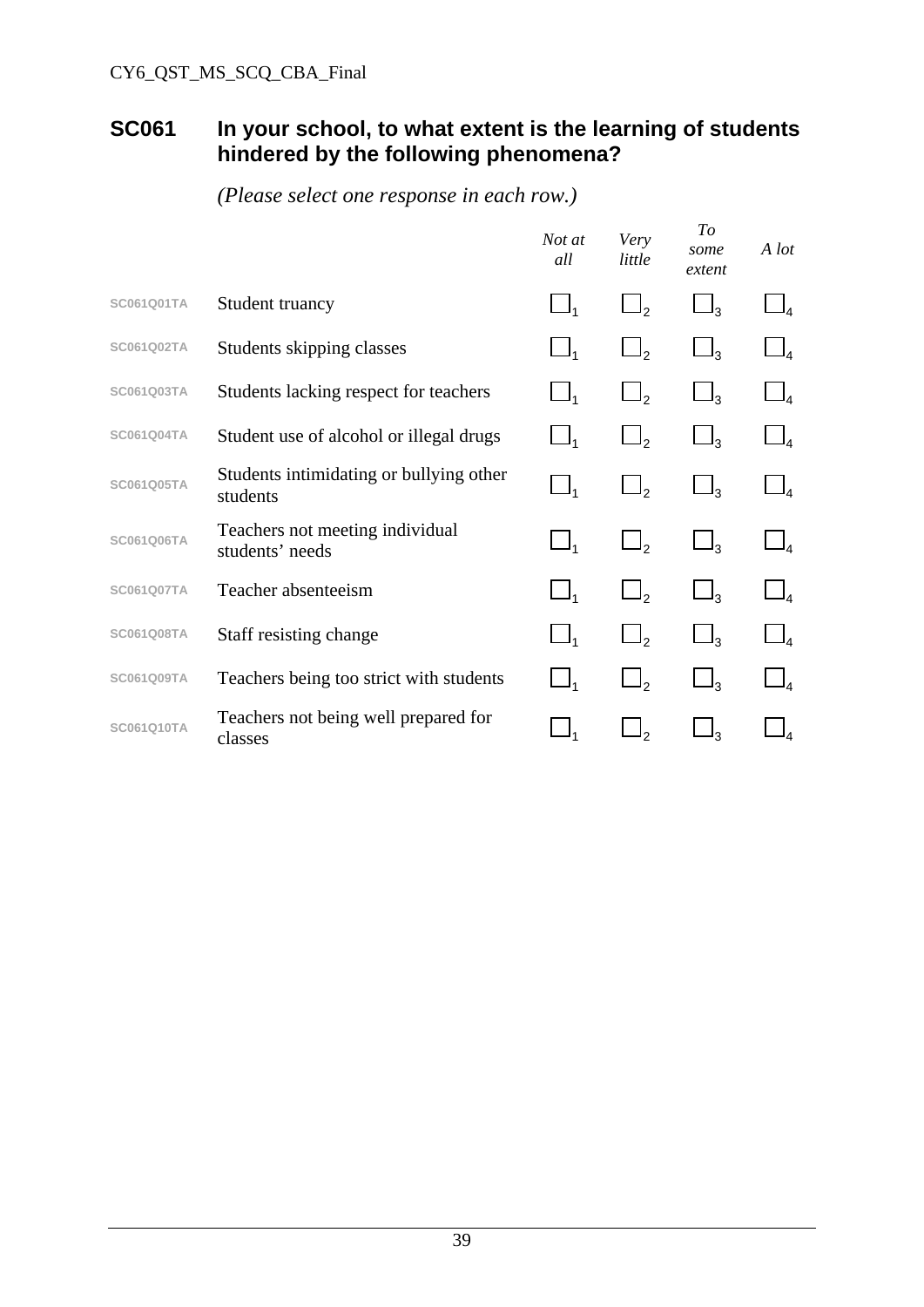## **SC063 Do the following statements about parental involvement apply to your school?**

|                   |                                                                                                                                                                                    | Yes | $N_{O}$ |
|-------------------|------------------------------------------------------------------------------------------------------------------------------------------------------------------------------------|-----|---------|
| SC063Q02NA        | Our school provides a welcoming and accepting<br>atmosphere for parents to get involved.                                                                                           |     |         |
| SC063Q03NA        | Our school designs effective forms of school-to-home<br>and home-to-school communications about school<br>programmes and children's progress.                                      |     |         |
| SC063Q04NA        | Our school includes parents in school decisions.                                                                                                                                   |     |         |
| SC063Q06NA        | Our school provides information and ideas for families<br>about how to help students at home with homework<br>and other curriculum-related activities, decisions, and<br>planning. |     |         |
| <b>SC063Q07NA</b> | Our school identifies and integrates resources and<br>services from the community to strengthen school<br>programmes, family practices, and student learning<br>and development.   |     |         |
| SC063Q09NA        | There is a $\alpha$ ational, state, or district legislation $\alpha$ on<br>including parents in school activities.                                                                 |     |         |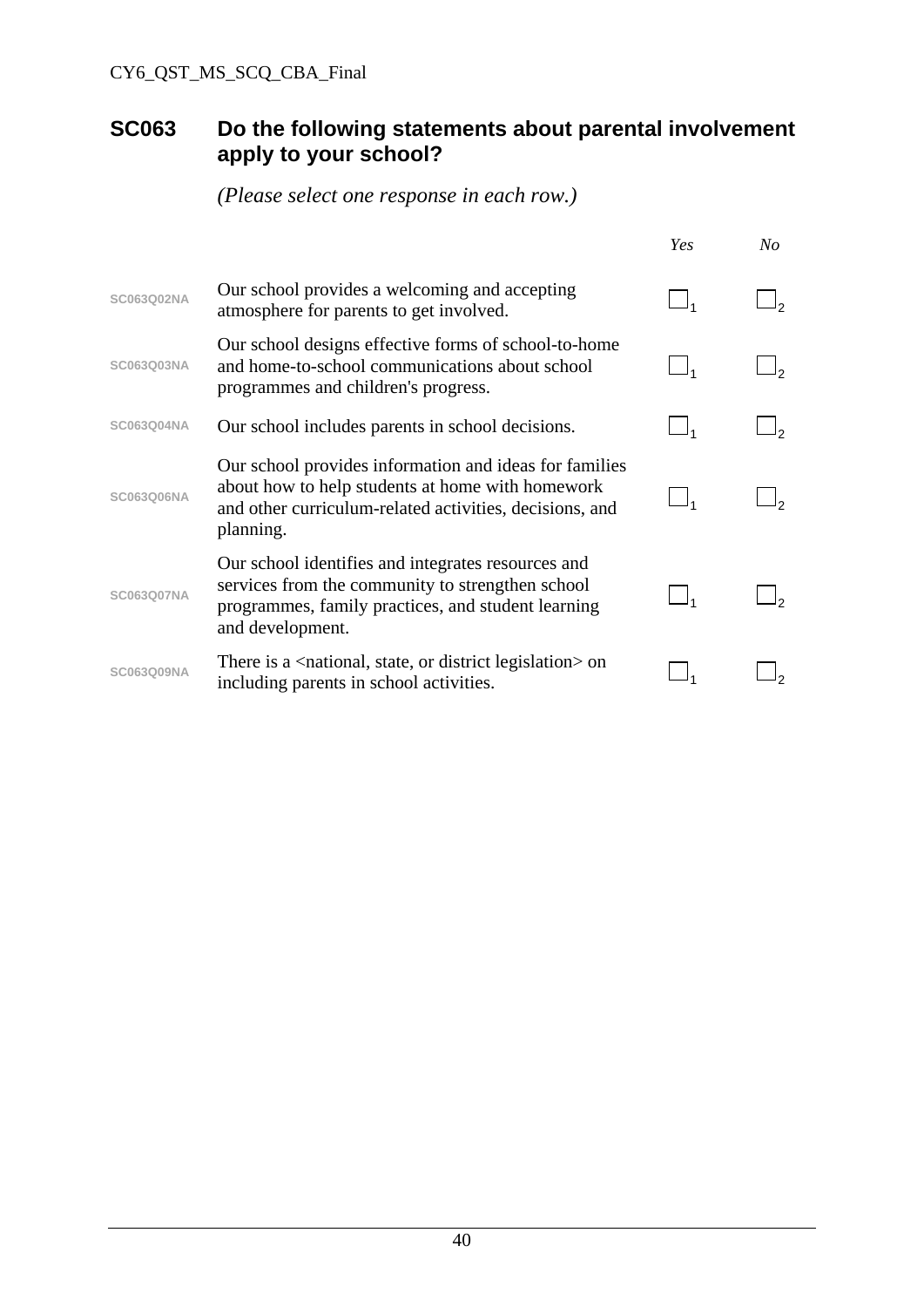#### **SC064 During <the last academic year>, what proportion of students' parents participated in the following schoolrelated activities?**

 *(Please write a number in each row. Write 0 (zero) if no parents participated in the activity. Write 100 (one hundred) if all parents participated in the activity.)* 

*(Please move the slider to the appropriate position. If no parents participated in the activity, please select "0" (zero). Select "100" (one hundred) if all parents participated in the activity.)* 

|                   |                                                                                                                                                              | $\%$ |
|-------------------|--------------------------------------------------------------------------------------------------------------------------------------------------------------|------|
| <b>SC064Q01TA</b> | Discussed their child's progress with a teacher on their<br>own initiative                                                                                   |      |
| <b>SC064Q02TA</b> | Discussed their child's progress on the initiative of one<br>of their child's teachers                                                                       |      |
| SC064Q03TA        | Participated in local school government, (e.g. parent<br>council or school management committee)                                                             |      |
| <b>SC064Q04NA</b> | Volunteered in physical or extra-curricular activities<br>(e.g. building maintenance, carpentry, gardening or<br>yard work, school play, sports, field trip) |      |

Slider bar: parking position, 0-100%; step=1.